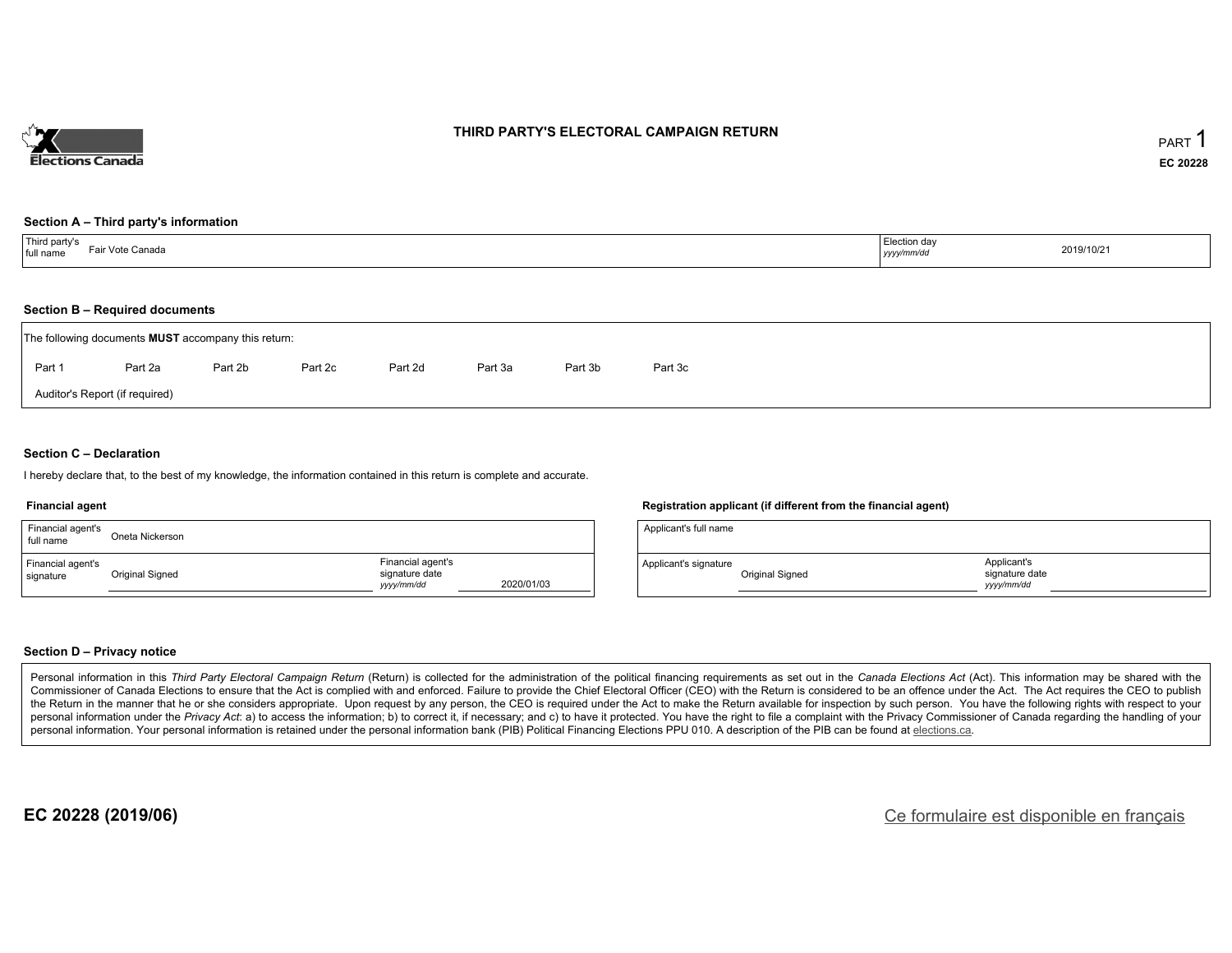

**EC 20228**

| No.            | Full name            | <b>Street</b><br>no. | <b>Street</b> | Apt. | City            | Prov./<br>Terr. | Postal<br>code | Date<br>received<br>yyyy/mm/dd                                                    | Individual | <b>Business /</b><br>Commercial<br>organization | Government | <b>Trade union</b> | Corporation<br>without share<br>capital | Unincorporated<br>organization or<br>association |
|----------------|----------------------|----------------------|---------------|------|-----------------|-----------------|----------------|-----------------------------------------------------------------------------------|------------|-------------------------------------------------|------------|--------------------|-----------------------------------------|--------------------------------------------------|
|                |                      |                      |               |      |                 |                 |                |                                                                                   | \$         | s.                                              | -\$        | -\$                | \$                                      | \$                                               |
| $\overline{1}$ | Laurie Adkin         |                      |               |      | Edmonton        | AB              | <b>T6E 4T8</b> | 2019/09/08                                                                        | 250.00     |                                                 |            |                    |                                         |                                                  |
| $\overline{2}$ | <b>Gunnvor Angel</b> |                      |               |      | Mississauga     | ON              | L5R 3G1        | 2019/10/07                                                                        | 500.00     |                                                 |            |                    |                                         |                                                  |
| $\mathbf{3}$   | David Bailey         |                      |               |      | Toronto         | ON              | M6G 1X2        | 2019/06/03                                                                        | 100.00     |                                                 |            |                    |                                         |                                                  |
| 4              | David Bailey         |                      |               |      | Toronto         | ON              | M6G 1X2        | 2019/09/07                                                                        | 251.00     |                                                 |            |                    |                                         |                                                  |
| 5 <sup>5</sup> | David Bailey         |                      |               |      | Toronto         | ON              | M6G 1X2        | 2019/10/09                                                                        | 107.00     |                                                 |            |                    |                                         |                                                  |
| 6              | Sharon Barlow        |                      |               |      | Cloyne          | ON              | K0H1K0         | 2019/09/07                                                                        | 250.00     |                                                 |            |                    |                                         |                                                  |
| $7^{\circ}$    | Michael Blythe       |                      |               |      | Scotland        | ON              | <b>N0E 1R0</b> | 2019/09/20                                                                        | 250.00     |                                                 |            |                    |                                         |                                                  |
|                | 8 Bronwen Bruch      |                      |               |      | Oakville        | ON              | L6H 2J7        | 2019/06/01                                                                        | 100.00     |                                                 |            |                    |                                         |                                                  |
|                | 9 Bronwen Bruch      |                      |               |      | Oakville        | ON              | L6H 2J7        | 2019/09/14                                                                        | 100.00     |                                                 |            |                    |                                         |                                                  |
|                | 10 Bronwen Bruch     |                      |               |      | <b>Oakville</b> | ON              | <b>L6H 2J7</b> | 2019/10/06                                                                        | 100.00     |                                                 |            |                    |                                         |                                                  |
|                | 11 Bronwen Bruch     |                      |               |      | Oakville        | ON              | L6H2J7         | 2019/10/18                                                                        | 100.00     |                                                 |            |                    |                                         |                                                  |
|                | 12 Joshua Cender     |                      |               |      | Vancouver       | BC              | <b>V6B5Z5</b>  | 2019/10/16                                                                        | 250.00     |                                                 |            |                    |                                         |                                                  |
|                | 13 Trudi Collins     |                      |               |      | Scotland        | ON              | <b>N0E 1R0</b> | 2019/09/15                                                                        | 250.00     |                                                 |            |                    |                                         |                                                  |
|                | 14 Miles Craig       |                      |               |      | Victoria        | BC              | <b>V8V1A2</b>  | 2019/10/06                                                                        | 1,000.00   |                                                 |            |                    |                                         |                                                  |
|                |                      |                      |               |      |                 |                 |                | Totals carried forward from previous page \$                                      |            |                                                 |            |                    |                                         |                                                  |
|                |                      |                      |               |      |                 |                 |                | Total amount of monetary contributions by contributors who gave over \$200 (A)    |            |                                                 |            |                    |                                         |                                                  |
|                |                      |                      |               |      |                 |                 |                | Number of contributors who gave over \$200                                        |            |                                                 |            |                    |                                         |                                                  |
|                |                      |                      |               |      |                 |                 |                | Total amount of monetary contributions by contributors who gave \$200 or less (B) |            |                                                 |            |                    |                                         |                                                  |
|                |                      |                      |               |      |                 |                 |                | Number of contributors who gave \$200 or less                                     |            |                                                 |            |                    |                                         |                                                  |
|                |                      |                      |               |      |                 |                 |                | Total amount of all monetary contributions (A+B)                                  |            |                                                 |            |                    |                                         |                                                  |
|                |                      |                      |               |      |                 |                 |                | Number of contributors who gave monetary contributions                            |            |                                                 |            |                    |                                         |                                                  |

| $+T_{\rm max}$<br>ection dav<br>i nira<br>2019/10/2<br>Canada<br>-all<br>vuu.<br>' nart<br>mm/du<br>, , , , , , , , , |
|-----------------------------------------------------------------------------------------------------------------------|
|-----------------------------------------------------------------------------------------------------------------------|

Page 1 of 7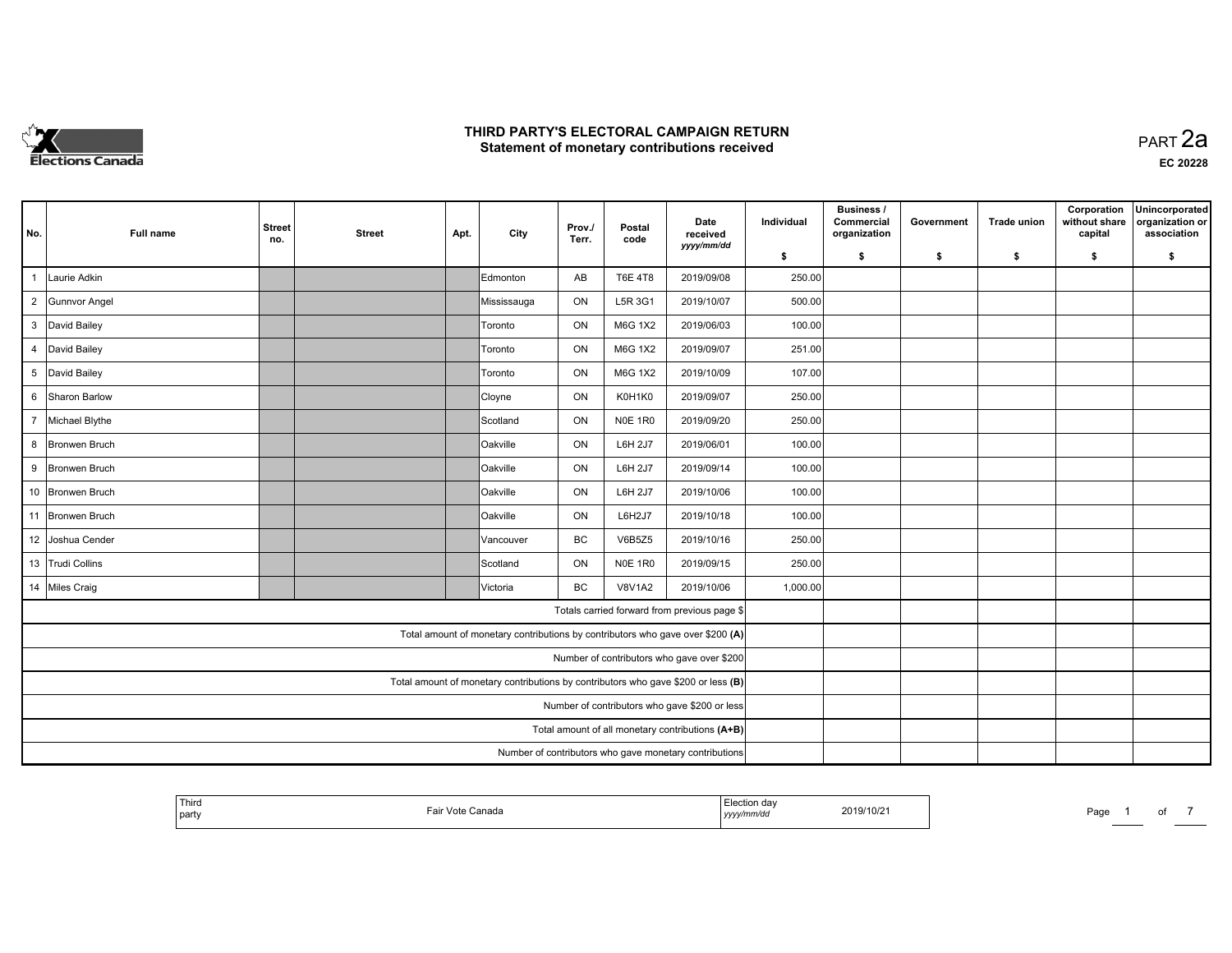

**EC 20228**

| No. | Full name                | <b>Street</b><br>no. | <b>Street</b> | Apt. | City          | Prov./<br>Terr. | Postal<br>code | Date<br>received<br>yyyy/mm/dd                                                    | Individual | <b>Business /</b><br>Commercial<br>organization | Government | <b>Trade union</b> | Corporation<br>without share<br>capital | Unincorporated<br>organization or<br>association |
|-----|--------------------------|----------------------|---------------|------|---------------|-----------------|----------------|-----------------------------------------------------------------------------------|------------|-------------------------------------------------|------------|--------------------|-----------------------------------------|--------------------------------------------------|
|     |                          |                      |               |      |               |                 |                |                                                                                   | \$         | s.                                              | -\$        | -\$                | \$                                      | \$                                               |
| 15  | J Diane Duttle           |                      |               |      | Kingston      | ON              | <b>K7L 4V1</b> | 2019/05/31                                                                        | 100.00     |                                                 |            |                    |                                         |                                                  |
|     | 16 J Diane Duttle        |                      |               |      | Kingston      | ON              | <b>K7L 4V1</b> | 2019/07/01                                                                        | 50.00      |                                                 |            |                    |                                         |                                                  |
| 17  | J Diane Duttle           |                      |               |      | Kingston      | ON              | <b>K7L 4V1</b> | 2019/09/13                                                                        | 100.00     |                                                 |            |                    |                                         |                                                  |
|     | 18 Carole Ernest         |                      |               |      | <b>Ottawa</b> | ON              | K1M 2C4        | 2019/09/14                                                                        | 250.00     |                                                 |            |                    |                                         |                                                  |
|     | 19 Matthew Foster        |                      |               |      | Cambridge     | ON              | N1R 2H5        | 2019/06/04                                                                        | 500.00     |                                                 |            |                    |                                         |                                                  |
| 20  | Antoinette Fracassi      |                      |               |      | <b>Ottawa</b> | ON              | K2P1J7         | 2019/09/07                                                                        | 250.00     |                                                 |            |                    |                                         |                                                  |
| 21  | Subramaniam Gnanasabesan |                      |               |      | Scarborough   | ON              | M1K 2C5        | 2019/09/23                                                                        | 100.00     |                                                 |            |                    |                                         |                                                  |
| 22  | Subramaniam Gnanasabesan |                      |               |      | Scarborough   | ON              | M1K 2C5        | 2019/10/07                                                                        | 250.00     |                                                 |            |                    |                                         |                                                  |
| 23  | lan H. Henderson         |                      |               |      | Montreal      | QC              | <b>H4B 1L2</b> | 2019/07/17                                                                        | 500.00     |                                                 |            |                    |                                         |                                                  |
| 24  | Robert E. Hilson         |                      |               |      | Bath          | ON              | <b>K9H 1G0</b> | 2019/06/02                                                                        | 250.00     |                                                 |            |                    |                                         |                                                  |
| 25  | Deborah Ironside         |                      |               |      | <b>Ottawa</b> | ON              | K1Y 2G3        | 2019/05/31                                                                        | 200.00     |                                                 |            |                    |                                         |                                                  |
| 26  | Deborah Ironside         |                      |               |      | <b>Ottawa</b> | ON              | K1Y 2G3        | 2019/09/09                                                                        | 150.00     |                                                 |            |                    |                                         |                                                  |
|     | 27 Deborah Ironside      |                      |               |      | <b>Ottawa</b> | ON              | K1Y 2G3        | 2019/09/30                                                                        | 150.00     |                                                 |            |                    |                                         |                                                  |
| 28  | Deborah Ironside         |                      |               |      | <b>Ottawa</b> | <b>ON</b>       | K1Y 2G3        | 2019/10/07                                                                        | 850.00     |                                                 |            |                    |                                         |                                                  |
|     |                          |                      |               |      |               |                 |                | Totals carried forward from previous page \$                                      |            |                                                 |            |                    |                                         |                                                  |
|     |                          |                      |               |      |               |                 |                | Total amount of monetary contributions by contributors who gave over \$200 (A)    |            |                                                 |            |                    |                                         |                                                  |
|     |                          |                      |               |      |               |                 |                | Number of contributors who gave over \$200                                        |            |                                                 |            |                    |                                         |                                                  |
|     |                          |                      |               |      |               |                 |                | Total amount of monetary contributions by contributors who gave \$200 or less (B) |            |                                                 |            |                    |                                         |                                                  |
|     |                          |                      |               |      |               |                 |                | Number of contributors who gave \$200 or less                                     |            |                                                 |            |                    |                                         |                                                  |
|     |                          |                      |               |      |               |                 |                | Total amount of all monetary contributions (A+B)                                  |            |                                                 |            |                    |                                         |                                                  |
|     |                          |                      |               |      |               |                 |                | Number of contributors who gave monetary contributions                            |            |                                                 |            |                    |                                         |                                                  |

| <sup>l</sup> Third<br>party | Canada<br>. | Election dav<br>2019/10/21<br>yyyy/mm/dd |
|-----------------------------|-------------|------------------------------------------|
|                             |             |                                          |

Page 2 of 7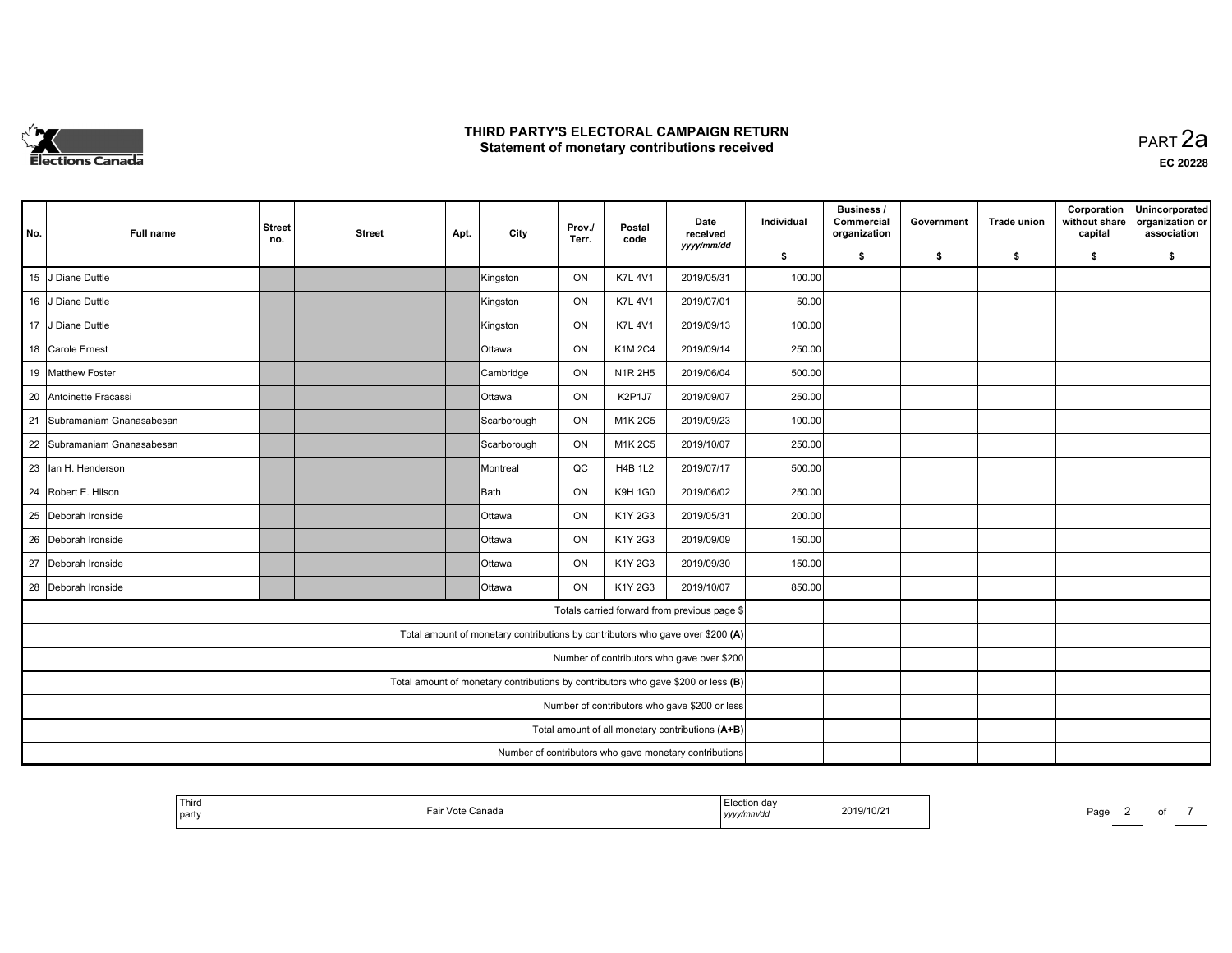

**EC 20228**

| No. | Full name            | <b>Street</b><br>no. | <b>Street</b> | Apt. | City                                                                              | Prov./<br>Terr. | Postal<br>code | Date<br>received<br>yyyy/mm/dd                         | Individual | <b>Business /</b><br>Commercial<br>organization | Government | <b>Trade union</b> | Corporation<br>without share<br>capital | Unincorporated<br>organization or<br>association |
|-----|----------------------|----------------------|---------------|------|-----------------------------------------------------------------------------------|-----------------|----------------|--------------------------------------------------------|------------|-------------------------------------------------|------------|--------------------|-----------------------------------------|--------------------------------------------------|
|     |                      |                      |               |      |                                                                                   |                 |                |                                                        | \$         | s.                                              | -\$        | -\$                | \$                                      | \$                                               |
| 29  | Deborah Ironside     |                      |               |      | <b>Ottawa</b>                                                                     | ON              | K1Y 2G3        | 2019/10/18                                             | 400.00     |                                                 |            |                    |                                         |                                                  |
|     | 30 Deborah Ironside  |                      |               |      | lOttawa                                                                           | ON              | K1Y 2G3        | 2019/10/20                                             | 100.00     |                                                 |            |                    |                                         |                                                  |
|     | 31 Katherine Kimbell |                      |               |      | <b>Ottawa</b>                                                                     | ON              | K1Y 4S2        | 2019/06/04                                             | 25.00      |                                                 |            |                    |                                         |                                                  |
|     | 32 Katherine Kimbell |                      |               |      | <b>Ottawa</b>                                                                     | ON              | K1Y 4S2        | 2019/06/04                                             | 100.00     |                                                 |            |                    |                                         |                                                  |
|     | 33 Katherine Kimbell |                      |               |      | <b>Ottawa</b>                                                                     | ON              | K1Y 4S2        | 2019/10/02                                             | 500.00     |                                                 |            |                    |                                         |                                                  |
| 34  | Katherine Kimbell    |                      |               |      | <b>Ottawa</b>                                                                     | ON              | K1Y 4S2        | 2019/10/21                                             | 150.00     |                                                 |            |                    |                                         |                                                  |
|     | 35 Réal Lavergne     |                      |               |      | <b>Ottawa</b>                                                                     | ON              | K1M1N8         | 2019/10/08                                             | 985.00     |                                                 |            |                    |                                         |                                                  |
|     | 36 John Lewall       |                      |               |      | Penticton                                                                         | BC              | <b>V2A 4X2</b> | 2019/06/30                                             | 300.00     |                                                 |            |                    |                                         |                                                  |
|     | 37 David C. Marriott |                      |               |      | Leduc                                                                             | AB              | T9E 6G6        | 2019/05/27                                             | 500.00     |                                                 |            |                    |                                         |                                                  |
|     | 38 Doug Mason        |                      |               |      | Havelock                                                                          | ON              | <b>K0L 1Z0</b> | 2019/06/02                                             | 100.00     |                                                 |            |                    |                                         |                                                  |
|     | 39 Doug Mason        |                      |               |      | Havelock                                                                          | ON              | <b>K0L 1Z0</b> | 2019/06/30                                             | 100.00     |                                                 |            |                    |                                         |                                                  |
|     | 40 Doug Mason        |                      |               |      | Havelock                                                                          | ON              | <b>K0L 1Z0</b> | 2019/09/05                                             | 100.00     |                                                 |            |                    |                                         |                                                  |
|     | 41 Doug Mason        |                      |               |      | Havelock                                                                          | ON              | <b>K0L 1Z0</b> | 2019/09/23                                             | 100.00     |                                                 |            |                    |                                         |                                                  |
|     | 42 Patricia McMahon  |                      |               |      | Salt Spring Is                                                                    | BC              | <b>V8K 1S5</b> | 2019/07/06                                             | 200.00     |                                                 |            |                    |                                         |                                                  |
|     |                      |                      |               |      |                                                                                   |                 |                | Totals carried forward from previous page \$           |            |                                                 |            |                    |                                         |                                                  |
|     |                      |                      |               |      | Total amount of monetary contributions by contributors who gave over \$200 (A)    |                 |                |                                                        |            |                                                 |            |                    |                                         |                                                  |
|     |                      |                      |               |      |                                                                                   |                 |                | Number of contributors who gave over \$200             |            |                                                 |            |                    |                                         |                                                  |
|     |                      |                      |               |      | Total amount of monetary contributions by contributors who gave \$200 or less (B) |                 |                |                                                        |            |                                                 |            |                    |                                         |                                                  |
|     |                      |                      |               |      |                                                                                   |                 |                | Number of contributors who gave \$200 or less          |            |                                                 |            |                    |                                         |                                                  |
|     |                      |                      |               |      |                                                                                   |                 |                | Total amount of all monetary contributions (A+B)       |            |                                                 |            |                    |                                         |                                                  |
|     |                      |                      |               |      |                                                                                   |                 |                | Number of contributors who gave monetary contributions |            |                                                 |            |                    |                                         |                                                  |

| party<br>, yyyy/mm/dc |
|-----------------------|
|-----------------------|

Page 3 of 7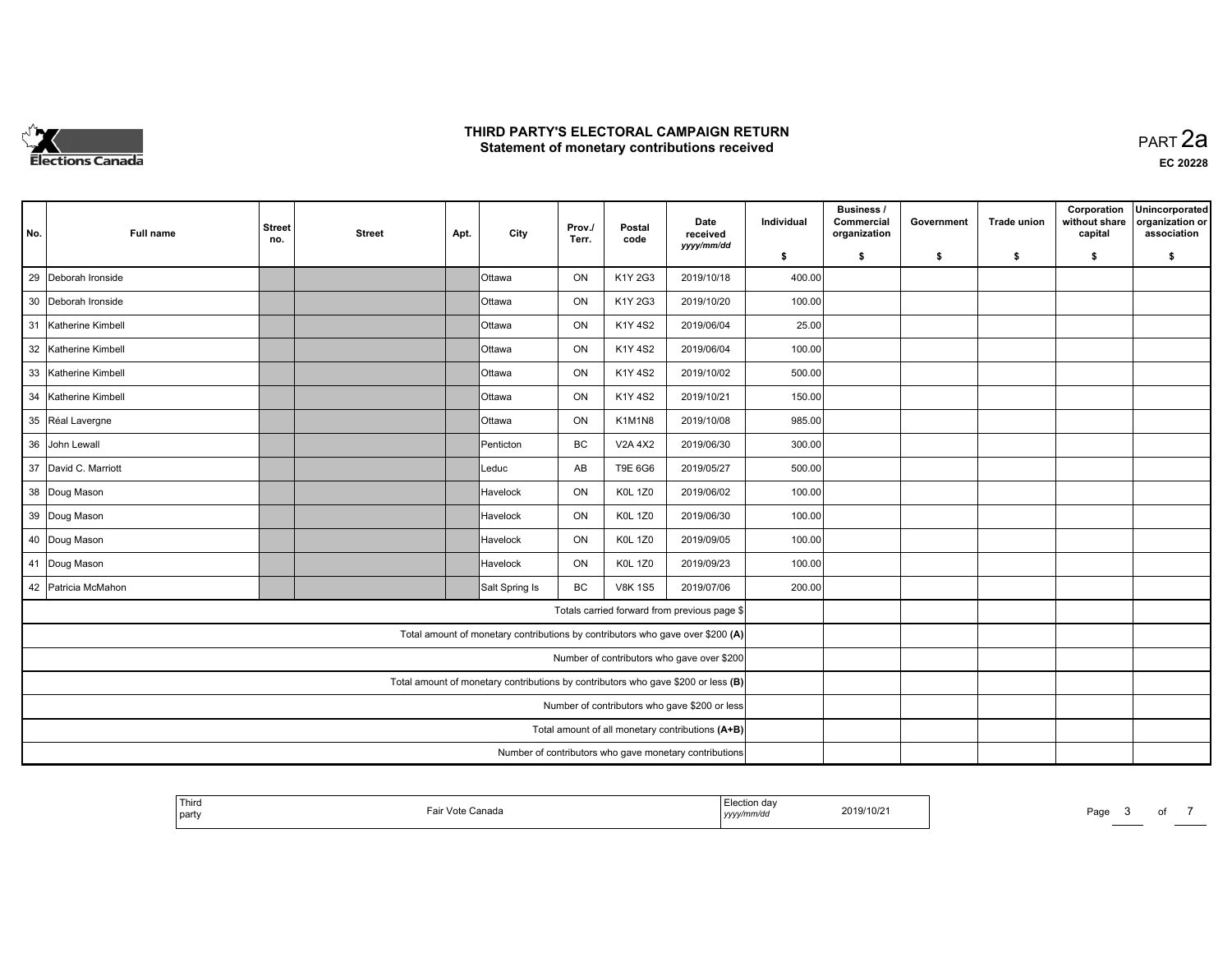

**EC 20228**

| No. | <b>Full name</b>       | <b>Street</b><br>no. | <b>Street</b> | Apt. | City                                                                              | Prov./<br>Terr. | Postal<br>code | Date<br>received<br>yyyy/mm/dd                         | Individual | <b>Business /</b><br>Commercial<br>organization | Government | <b>Trade union</b> | Corporation<br>without share<br>capital | Unincorporated<br>organization or<br>association |
|-----|------------------------|----------------------|---------------|------|-----------------------------------------------------------------------------------|-----------------|----------------|--------------------------------------------------------|------------|-------------------------------------------------|------------|--------------------|-----------------------------------------|--------------------------------------------------|
|     |                        |                      |               |      |                                                                                   |                 |                |                                                        | \$         | s.                                              | -\$        | -\$                | \$                                      | \$                                               |
|     | 43 Patricia McMahon    |                      |               |      | Salt Spring Is                                                                    | BC              | <b>V8K1S5</b>  | 2019/10/03                                             | 200.00     |                                                 |            |                    |                                         |                                                  |
|     | 44 Tony McQuail        |                      |               |      | Lucknow                                                                           | ON              | <b>N0G 2H0</b> | 2019/09/05                                             | 250.00     |                                                 |            |                    |                                         |                                                  |
|     | 45 Nancy Miller        |                      |               |      | Vancouver                                                                         | BC              | <b>V5N 5K3</b> | 2019/09/10                                             | 500.00     |                                                 |            |                    |                                         |                                                  |
|     | 46 Dorothy Newman      |                      |               |      | New Westmin                                                                       | BC              | V3M 6E2        | 2019/08/03                                             | 35.00      |                                                 |            |                    |                                         |                                                  |
|     | 47 Dorothy Newman      |                      |               |      | New Westmin                                                                       | BC              | V3M 6E2        | 2019/09/03                                             | 35.00      |                                                 |            |                    |                                         |                                                  |
|     | 48 Dorothy Newman      |                      |               |      | New Westmin                                                                       | <b>BC</b>       | V3M 6E2        | 2019/09/07                                             | 50.00      |                                                 |            |                    |                                         |                                                  |
|     | 49 Dorothy Newman      |                      |               |      | New Westmin                                                                       | BC              | V3M 6E2        | 2019/10/03                                             | 35.00      |                                                 |            |                    |                                         |                                                  |
|     | 50 Dorothy Newman      |                      |               |      | New Westmin                                                                       | BC              | V3M 6E2        | 2019/10/06                                             | 100.00     |                                                 |            |                    |                                         |                                                  |
|     | 51 Jeffrey Nieuwenburg |                      |               |      | Vancouver                                                                         | BC              | V5Y1Y9         | 2019/10/17                                             | 20.00      |                                                 |            |                    |                                         |                                                  |
|     | 52 Jeffrey Nieuwenburg |                      |               |      | Vancouver                                                                         | <b>BC</b>       | <b>V5Y1Y9</b>  | 2019/10/17                                             | 100.00     |                                                 |            |                    |                                         |                                                  |
|     | 53 Jeffrey Nieuwenburg |                      |               |      | Vancouver                                                                         | BC              | V5Y1Y9         | 2019/10/18                                             | 100.00     |                                                 |            |                    |                                         |                                                  |
|     | 54 Jim Patterson       |                      |               |      | <b>Ottawa</b>                                                                     | ON              | <b>K2E 7R1</b> | 2019/05/31                                             | 100.00     |                                                 |            |                    |                                         |                                                  |
|     | 55 Jim Patterson       |                      |               |      | <b>Ottawa</b>                                                                     | ON              | <b>K2E 7R1</b> | 2019/10/06                                             | 250.00     |                                                 |            |                    |                                         |                                                  |
|     | 56 Judith Phillips     |                      |               |      | Victoria                                                                          | BC              | <b>V9A 5C3</b> | 2019/07/02                                             | 250.00     |                                                 |            |                    |                                         |                                                  |
|     |                        |                      |               |      |                                                                                   |                 |                | Totals carried forward from previous page \$           |            |                                                 |            |                    |                                         |                                                  |
|     |                        |                      |               |      | Total amount of monetary contributions by contributors who gave over \$200 (A)    |                 |                |                                                        |            |                                                 |            |                    |                                         |                                                  |
|     |                        |                      |               |      |                                                                                   |                 |                | Number of contributors who gave over \$200             |            |                                                 |            |                    |                                         |                                                  |
|     |                        |                      |               |      | Total amount of monetary contributions by contributors who gave \$200 or less (B) |                 |                |                                                        |            |                                                 |            |                    |                                         |                                                  |
|     |                        |                      |               |      |                                                                                   |                 |                | Number of contributors who gave \$200 or less          |            |                                                 |            |                    |                                         |                                                  |
|     |                        |                      |               |      |                                                                                   |                 |                | Total amount of all monetary contributions (A+B)       |            |                                                 |            |                    |                                         |                                                  |
|     |                        |                      |               |      |                                                                                   |                 |                | Number of contributors who gave monetary contributions |            |                                                 |            |                    |                                         |                                                  |

| 2019/10/21<br>∵Vote Canada<br>−aır<br>.<br>' party<br><i>vy/mm/dc</i><br>,,,,, |
|--------------------------------------------------------------------------------|
|--------------------------------------------------------------------------------|

Page 4 of 7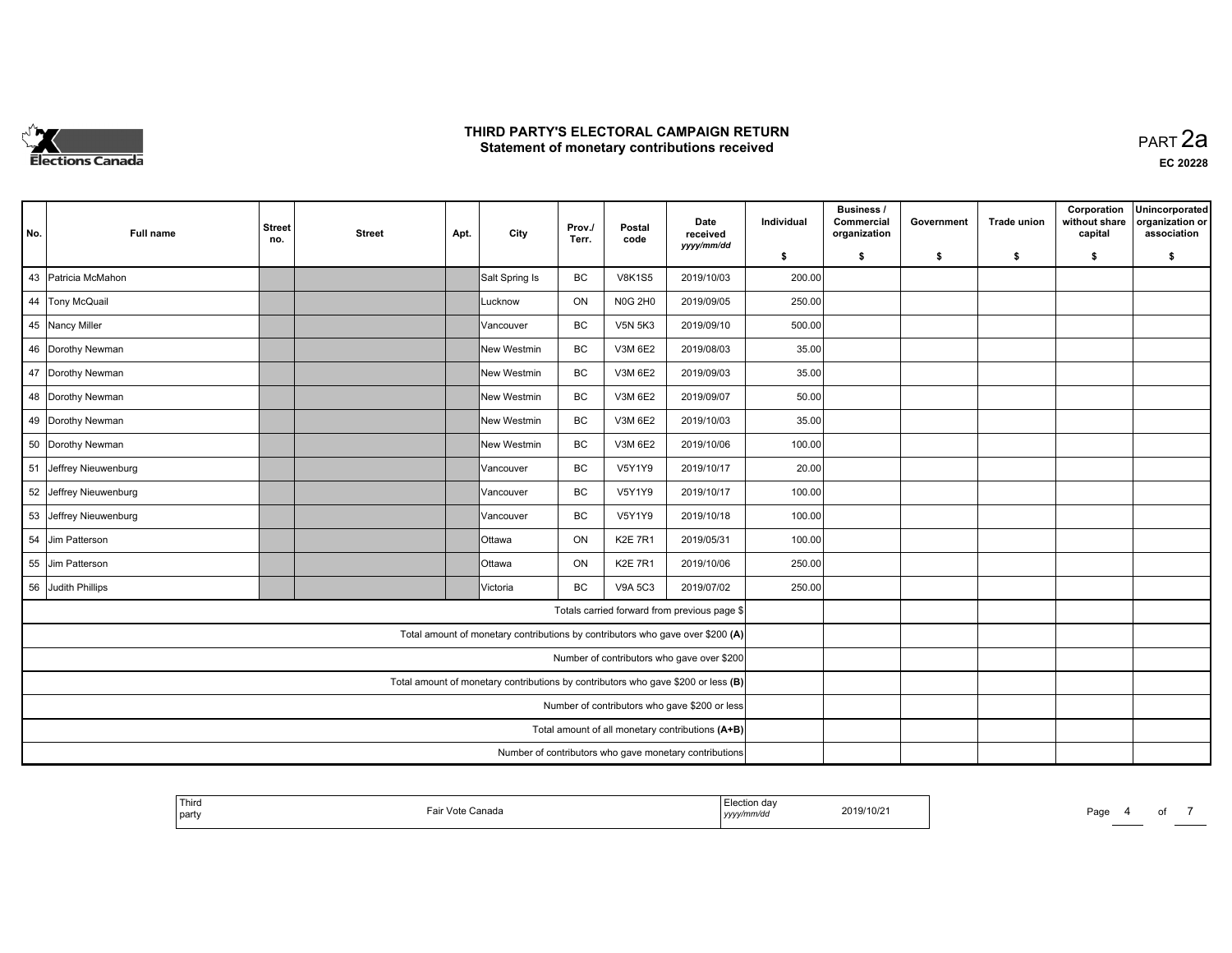

**EC 20228**

| No.                                              | <b>Full name</b>          | <b>Street</b><br>no.                                                              | <b>Street</b> | Apt. | City          | Prov./<br>Terr. | Postal<br>code | Date<br>received<br>yyyy/mm/dd                                                 | Individual | Business /<br>Commercial<br>organization | Government | <b>Trade union</b> | Corporation<br>without share<br>capital | Unincorporated<br>organization or<br>association |
|--------------------------------------------------|---------------------------|-----------------------------------------------------------------------------------|---------------|------|---------------|-----------------|----------------|--------------------------------------------------------------------------------|------------|------------------------------------------|------------|--------------------|-----------------------------------------|--------------------------------------------------|
|                                                  |                           |                                                                                   |               |      |               |                 |                |                                                                                | \$         | s.                                       | \$         | -\$                | \$                                      | \$                                               |
| 57                                               | Anthony Plourde           |                                                                                   |               |      | Falkland      | BC              | <b>V0E 1W1</b> | 2019/05/31                                                                     | 100.00     |                                          |            |                    |                                         |                                                  |
|                                                  | 58 Tony Plourde           |                                                                                   |               |      | Falkland      | BC              | <b>V0E 1W1</b> | 2019/10/07                                                                     | 250.00     |                                          |            |                    |                                         |                                                  |
|                                                  | 59 Chris Poirier          |                                                                                   |               |      | Toronto       | ON              | M4X 1X1        | 2019/09/23                                                                     | 250.00     |                                          |            |                    |                                         |                                                  |
|                                                  | 60 Donald (Scott) Prosser |                                                                                   |               |      | Guelph        | ON              | N1E6W9         | 2019/09/06                                                                     | 400.00     |                                          |            |                    |                                         |                                                  |
| 61                                               | Colin Read                |                                                                                   |               |      | Waterloo      | ON              | N2V 1G3        | 2019/10/12                                                                     | 500.00     |                                          |            |                    |                                         |                                                  |
| 62                                               | Valerie Rivers-Moore      |                                                                                   |               |      | Toronto       | ON              | M1N 1B9        | 2019/07/01                                                                     | 100.00     |                                          |            |                    |                                         |                                                  |
| 63                                               | Valerie Rivers-Moore      |                                                                                   |               |      | Toronto       | ON              | M1N 1B9        | 2019/09/12                                                                     | 200.00     |                                          |            |                    |                                         |                                                  |
| 64                                               | David Robinson            |                                                                                   |               |      | <b>Ottawa</b> | ON              | K2A 3X4        | 2019/09/10                                                                     | 250.00     |                                          |            |                    |                                         |                                                  |
|                                                  | 65 Debbie Rudan           |                                                                                   |               |      | Kingston      | ON              | <b>K7L 4V1</b> | 2019/06/02                                                                     | 1,000.00   |                                          |            |                    |                                         |                                                  |
|                                                  | 66 Debbie Rudan           |                                                                                   |               |      | Kingston      | ON              | <b>K7L 4V1</b> | 2019/10/07                                                                     | 500.00     |                                          |            |                    |                                         |                                                  |
| 67                                               | Debbie Rudan              |                                                                                   |               |      | Kingston      | ON              | <b>K7L 4V1</b> | 2019/10/19                                                                     | 200.00     |                                          |            |                    |                                         |                                                  |
|                                                  | 68 Cornelia Schuh         |                                                                                   |               |      | Toronto       | ON              | M4P 2R5        | 2019/07/01                                                                     | 150.00     |                                          |            |                    |                                         |                                                  |
|                                                  | 69 Cornelia Schuh         |                                                                                   |               |      | Toronto       | ON              | M4P 2R5        | 2019/09/07                                                                     | 150.00     |                                          |            |                    |                                         |                                                  |
|                                                  | 70 Margaret Smith         |                                                                                   |               |      | Saskatoon     | <b>SK</b>       | <b>S7H 5T3</b> | 2019/08/01                                                                     | 500.00     |                                          |            |                    |                                         |                                                  |
|                                                  |                           |                                                                                   |               |      |               |                 |                | Totals carried forward from previous page \$                                   |            |                                          |            |                    |                                         |                                                  |
|                                                  |                           |                                                                                   |               |      |               |                 |                | Total amount of monetary contributions by contributors who gave over \$200 (A) |            |                                          |            |                    |                                         |                                                  |
|                                                  |                           |                                                                                   |               |      |               |                 |                | Number of contributors who gave over \$200                                     |            |                                          |            |                    |                                         |                                                  |
|                                                  |                           | Total amount of monetary contributions by contributors who gave \$200 or less (B) |               |      |               |                 |                |                                                                                |            |                                          |            |                    |                                         |                                                  |
| Number of contributors who gave \$200 or less    |                           |                                                                                   |               |      |               |                 |                |                                                                                |            |                                          |            |                    |                                         |                                                  |
| Total amount of all monetary contributions (A+B) |                           |                                                                                   |               |      |               |                 |                |                                                                                |            |                                          |            |                    |                                         |                                                  |
|                                                  |                           | Number of contributors who gave monetary contributions                            |               |      |               |                 |                |                                                                                |            |                                          |            |                    |                                         |                                                  |

| <sup>I</sup> Third<br>I Election dav<br>2019/10/21<br>Fail<br>Vot<br>ำกลda<br>' part.<br>nm/di<br>yyyy |
|--------------------------------------------------------------------------------------------------------|
|--------------------------------------------------------------------------------------------------------|

Page 5 of 7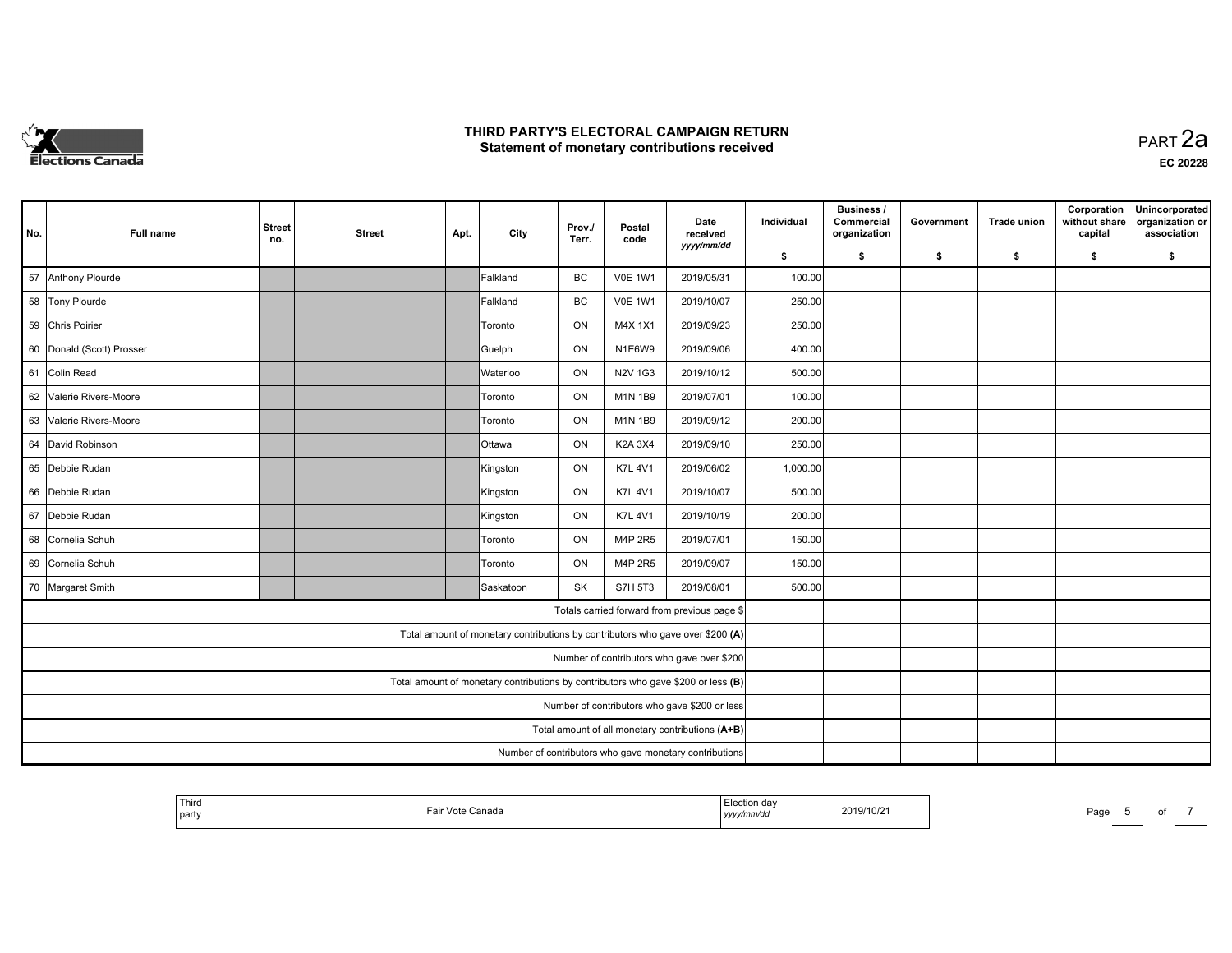

**EC 20228**

| No.                                              | Full name              | <b>Street</b><br>no. | <b>Street</b> | Apt. | City                                                                              | Prov./<br>Terr. | Postal<br>code | Date<br>received<br>yyyy/mm/dd               | Individual | <b>Business /</b><br>Commercial<br>organization | Government | <b>Trade union</b> | Corporation<br>without share<br>capital | Unincorporated<br>organization or<br>association |
|--------------------------------------------------|------------------------|----------------------|---------------|------|-----------------------------------------------------------------------------------|-----------------|----------------|----------------------------------------------|------------|-------------------------------------------------|------------|--------------------|-----------------------------------------|--------------------------------------------------|
|                                                  |                        |                      |               |      |                                                                                   |                 |                |                                              | \$         | s.                                              | -\$        | -\$                | \$                                      | \$                                               |
| 71                                               | Ingela Stromberg       |                      |               |      | <b>Ottawa</b>                                                                     | ON              | K1N 8M1        | 2019/06/01                                   | 75.00      |                                                 |            |                    |                                         |                                                  |
|                                                  | 72 Ingela Stromberg    |                      |               |      | <b>O</b> ttawa                                                                    | ON              | <b>K1N8M1</b>  | 2019/09/14                                   | 150.00     |                                                 |            |                    |                                         |                                                  |
|                                                  | 73 Dave Sutherland     |                      |               |      | Lebret                                                                            | SK              | <b>S0G 2Y0</b> | 2019/06/04                                   | 100.00     |                                                 |            |                    |                                         |                                                  |
|                                                  | 74 Dave Sutherland     |                      |               |      | Lebret                                                                            | SK              | <b>S0G 2Y0</b> | 2019/09/08                                   | 250.00     |                                                 |            |                    |                                         |                                                  |
|                                                  | 75 Dylan Thacker-Smith |                      |               |      | <b>Ottawa</b>                                                                     | ON              | K1L 7X9        | 2019/06/06                                   | 500.00     |                                                 |            |                    |                                         |                                                  |
|                                                  | 76 Dylan Thacker-Smith |                      |               |      | <b>Ottawa</b>                                                                     | ON              | <b>K1L7X9</b>  | 2019/09/10                                   | 50.00      |                                                 |            |                    |                                         |                                                  |
|                                                  | 77 Terry Toews         |                      |               |      | Swift Current                                                                     | SK              | <b>S9H 3W4</b> | 2019/10/09                                   | 250.00     |                                                 |            |                    |                                         |                                                  |
|                                                  | 78 Elmer Tory          |                      |               |      | Sackville                                                                         | <b>NB</b>       | E4L 1G6        | 2019/09/18                                   | 100.00     |                                                 |            |                    |                                         |                                                  |
|                                                  | 79 Elmer Tory          |                      |               |      | Sackville                                                                         | <b>NB</b>       | E4L 1G6        | 2019/09/18                                   | 100.00     |                                                 |            |                    |                                         |                                                  |
|                                                  | 80 Elmer Tory          |                      |               |      | Sackville                                                                         | <b>NB</b>       | E4L 1G6        | 2019/09/30                                   | 100.00     |                                                 |            |                    |                                         |                                                  |
|                                                  | 81 John Warren         |                      |               |      | Lethbridge                                                                        | AB              | T1K7T9         | 2019/06/30                                   | 500.00     |                                                 |            |                    |                                         |                                                  |
|                                                  | 82 Don Young           |                      |               |      | Toronto                                                                           | ON              | <b>M5T1R1</b>  | 2019/06/04                                   | 200.00     |                                                 |            |                    |                                         |                                                  |
|                                                  | 83 Don Young           |                      |               |      | Toronto                                                                           | ON              | <b>M5T1R1</b>  | 2019/07/27                                   | 100.00     |                                                 |            |                    |                                         |                                                  |
|                                                  | 84 Don Young           |                      |               |      | Toronto                                                                           | ON              | M5T1R1         | 2019/09/05                                   | 100.00     |                                                 |            |                    |                                         |                                                  |
|                                                  |                        |                      |               |      |                                                                                   |                 |                | Totals carried forward from previous page \$ |            |                                                 |            |                    |                                         |                                                  |
|                                                  |                        |                      |               |      | Total amount of monetary contributions by contributors who gave over \$200 (A)    |                 |                |                                              |            |                                                 |            |                    |                                         |                                                  |
|                                                  |                        |                      |               |      |                                                                                   |                 |                | Number of contributors who gave over \$200   |            |                                                 |            |                    |                                         |                                                  |
|                                                  |                        |                      |               |      | Total amount of monetary contributions by contributors who gave \$200 or less (B) |                 |                |                                              |            |                                                 |            |                    |                                         |                                                  |
| Number of contributors who gave \$200 or less    |                        |                      |               |      |                                                                                   |                 |                |                                              |            |                                                 |            |                    |                                         |                                                  |
| Total amount of all monetary contributions (A+B) |                        |                      |               |      |                                                                                   |                 |                |                                              |            |                                                 |            |                    |                                         |                                                  |
|                                                  |                        |                      |               |      |                                                                                   |                 |                |                                              |            |                                                 |            |                    |                                         |                                                  |

| 2019/10/21<br>Fair Vote Canada<br>  party<br>yyyy/mm/dd |
|---------------------------------------------------------|
|---------------------------------------------------------|

Page 6 of 7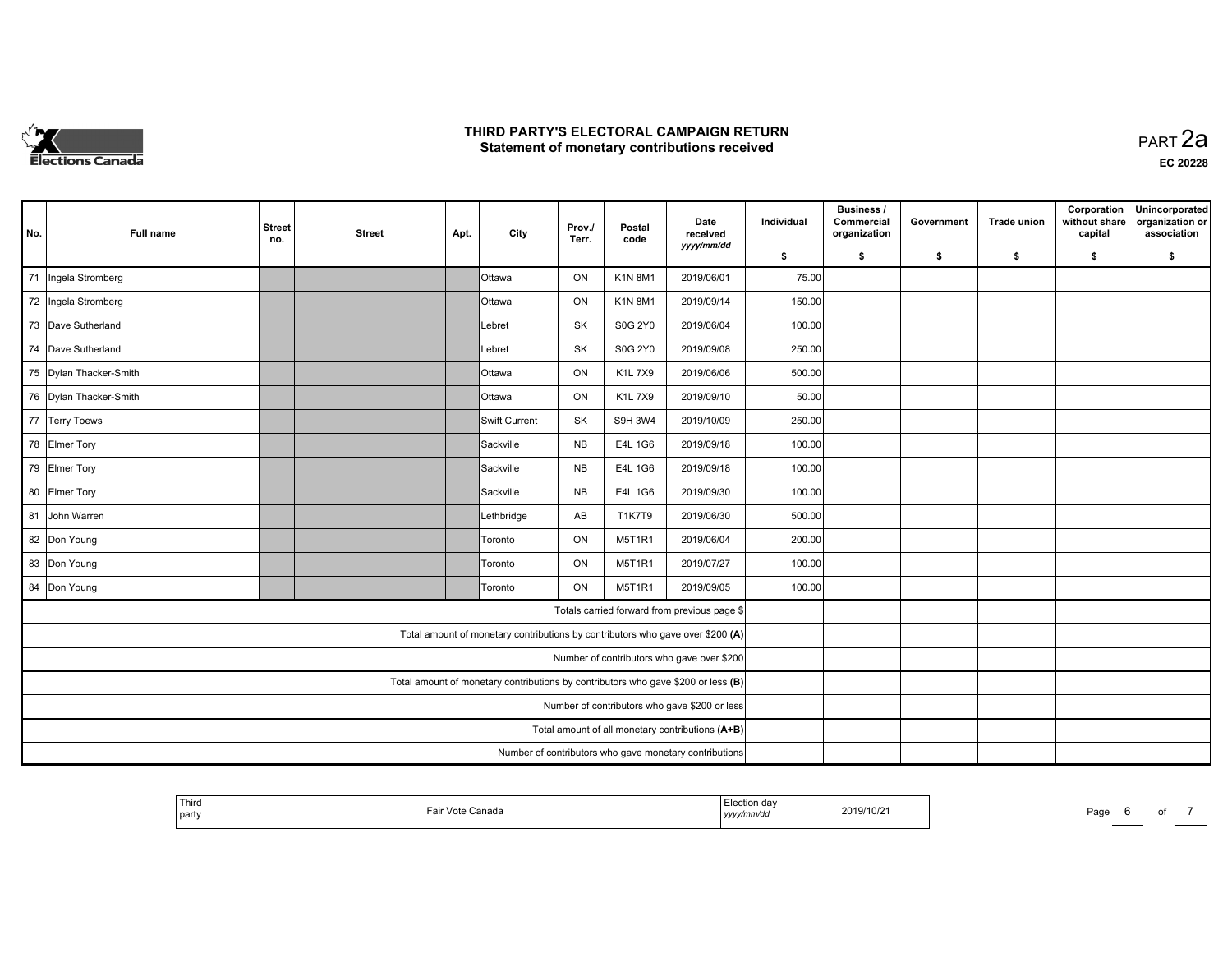

**EC 20228**

| No.                                              | Full name    | Street<br>no.                                                                       | <b>Street</b> | Apt. | City    | Prov./<br>Terr. | Postal<br>code | Date<br>received<br>yyyy/mm/dd                                                 | Individual | Business /<br>Commercial<br>organization | Government | Trade union | Corporation<br>without share<br>capital | Unincorporated<br>organization or<br>association |
|--------------------------------------------------|--------------|-------------------------------------------------------------------------------------|---------------|------|---------|-----------------|----------------|--------------------------------------------------------------------------------|------------|------------------------------------------|------------|-------------|-----------------------------------------|--------------------------------------------------|
|                                                  |              |                                                                                     |               |      |         |                 |                |                                                                                | \$         | \$                                       | \$         | \$          | \$                                      | \$                                               |
|                                                  | 85 Don Young |                                                                                     |               |      | Toronto | ON              | M5T1R1         | 2019/10/06                                                                     | 100.00     |                                          |            |             |                                         |                                                  |
|                                                  |              |                                                                                     |               |      |         |                 |                |                                                                                |            |                                          |            |             |                                         |                                                  |
|                                                  |              |                                                                                     |               |      |         |                 |                |                                                                                |            |                                          |            |             |                                         |                                                  |
|                                                  |              |                                                                                     |               |      |         |                 |                |                                                                                |            |                                          |            |             |                                         |                                                  |
|                                                  |              |                                                                                     |               |      |         |                 |                |                                                                                |            |                                          |            |             |                                         |                                                  |
|                                                  |              |                                                                                     |               |      |         |                 |                |                                                                                |            |                                          |            |             |                                         |                                                  |
|                                                  |              |                                                                                     |               |      |         |                 |                |                                                                                |            |                                          |            |             |                                         |                                                  |
|                                                  |              |                                                                                     |               |      |         |                 |                |                                                                                |            |                                          |            |             |                                         |                                                  |
|                                                  |              |                                                                                     |               |      |         |                 |                |                                                                                |            |                                          |            |             |                                         |                                                  |
|                                                  |              |                                                                                     |               |      |         |                 |                |                                                                                |            |                                          |            |             |                                         |                                                  |
|                                                  |              |                                                                                     |               |      |         |                 |                |                                                                                |            |                                          |            |             |                                         |                                                  |
|                                                  |              |                                                                                     |               |      |         |                 |                |                                                                                |            |                                          |            |             |                                         |                                                  |
|                                                  |              |                                                                                     |               |      |         |                 |                |                                                                                |            |                                          |            |             |                                         |                                                  |
|                                                  |              |                                                                                     |               |      |         |                 |                |                                                                                |            |                                          |            |             |                                         |                                                  |
|                                                  |              |                                                                                     |               |      |         |                 |                |                                                                                |            |                                          |            |             |                                         |                                                  |
|                                                  |              |                                                                                     |               |      |         |                 |                | Totals carried forward from previous page \$                                   |            |                                          |            |             |                                         |                                                  |
|                                                  |              |                                                                                     |               |      |         |                 |                | Total amount of monetary contributions by contributors who gave over \$200 (A) | 20,218.00  |                                          |            |             |                                         |                                                  |
|                                                  |              |                                                                                     |               |      |         |                 |                | Number of contributors who gave over \$200                                     | 45         |                                          |            |             |                                         |                                                  |
|                                                  |              | Total amount of monetary contributions by contributors who gave \$200 or less $(B)$ | 52,792.34     |      |         |                 |                |                                                                                |            |                                          |            |             |                                         |                                                  |
| Number of contributors who gave \$200 or less    |              |                                                                                     |               |      |         |                 |                |                                                                                |            | 957                                      |            |             |                                         |                                                  |
| Total amount of all monetary contributions (A+B) |              |                                                                                     |               |      |         |                 |                |                                                                                |            | 73,010.34                                |            |             |                                         |                                                  |
|                                                  |              | 1,002                                                                               |               |      |         |                 |                |                                                                                |            |                                          |            |             |                                         |                                                  |

|  | ' Thirc<br>  party | anada: | <i>yyyy</i> | 2019/10/2 | Page |  |  |  |
|--|--------------------|--------|-------------|-----------|------|--|--|--|
|--|--------------------|--------|-------------|-----------|------|--|--|--|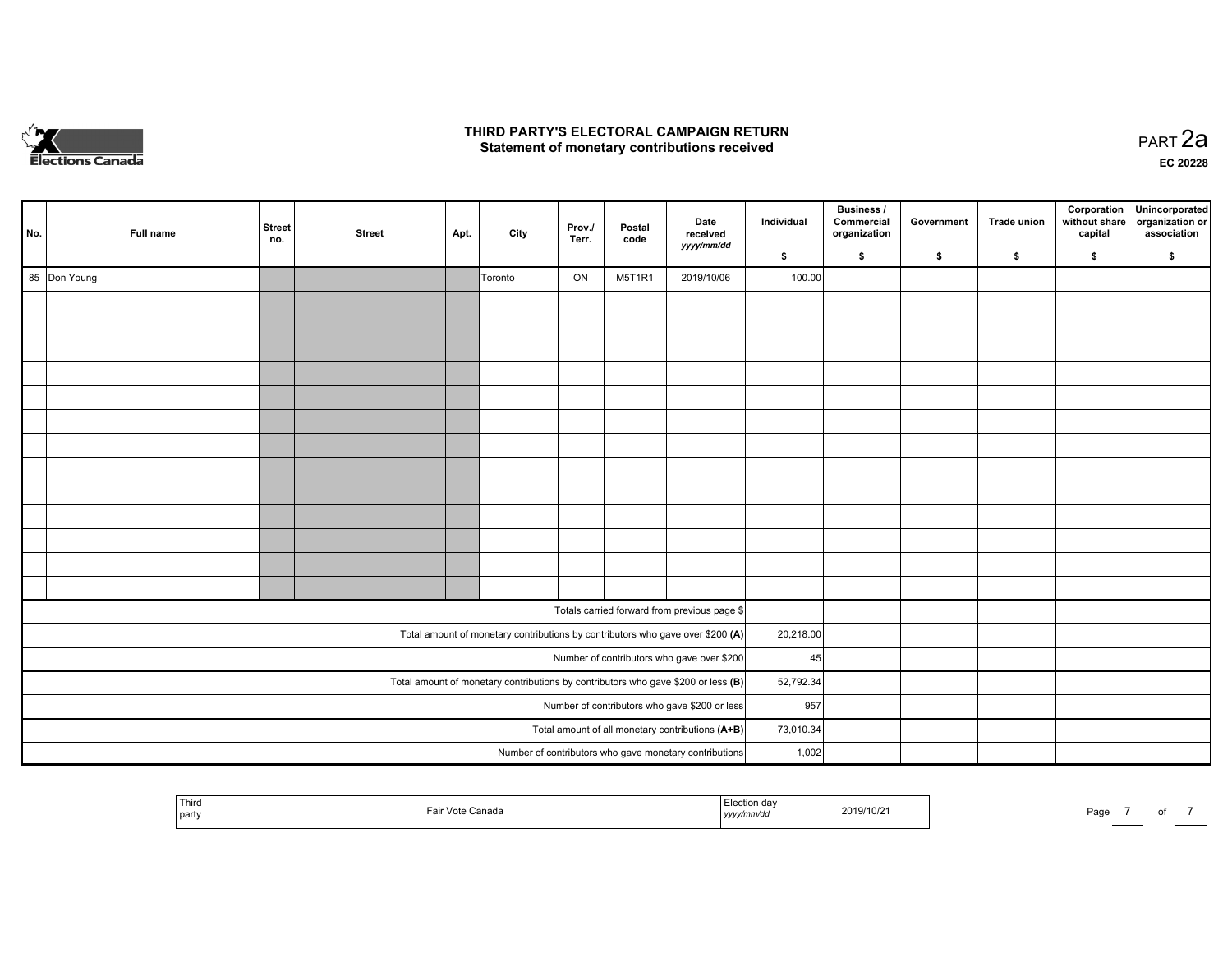

of 1

|                                                                                                                                          | No. | Full name | <b>Street</b><br>no.                                       | <b>Street</b> | Apt. | City | Prov.<br>Terr. | Postal<br>code | Date<br>received<br>yyyy/mm/dd                                                     | Individual | <b>Business /</b><br>Commercial<br>organization | Government | Trade union | Corporation<br>without share<br>capital | Unincorporated<br>organization or<br>association |
|------------------------------------------------------------------------------------------------------------------------------------------|-----|-----------|------------------------------------------------------------|---------------|------|------|----------------|----------------|------------------------------------------------------------------------------------|------------|-------------------------------------------------|------------|-------------|-----------------------------------------|--------------------------------------------------|
|                                                                                                                                          |     |           |                                                            |               |      |      |                |                |                                                                                    | \$         | \$                                              | \$         | \$          | \$                                      | \$                                               |
|                                                                                                                                          |     |           |                                                            |               |      |      |                |                |                                                                                    |            |                                                 |            |             |                                         |                                                  |
|                                                                                                                                          |     |           |                                                            |               |      |      |                |                |                                                                                    |            |                                                 |            |             |                                         |                                                  |
|                                                                                                                                          |     |           |                                                            |               |      |      |                |                |                                                                                    |            |                                                 |            |             |                                         |                                                  |
|                                                                                                                                          |     |           |                                                            |               |      |      |                |                |                                                                                    |            |                                                 |            |             |                                         |                                                  |
|                                                                                                                                          |     |           |                                                            |               |      |      |                |                |                                                                                    |            |                                                 |            |             |                                         |                                                  |
|                                                                                                                                          |     |           |                                                            |               |      |      |                |                |                                                                                    |            |                                                 |            |             |                                         |                                                  |
|                                                                                                                                          |     |           |                                                            |               |      |      |                |                |                                                                                    |            |                                                 |            |             |                                         |                                                  |
|                                                                                                                                          |     |           |                                                            |               |      |      |                |                |                                                                                    |            |                                                 |            |             |                                         |                                                  |
|                                                                                                                                          |     |           |                                                            |               |      |      |                |                |                                                                                    |            |                                                 |            |             |                                         |                                                  |
|                                                                                                                                          |     |           |                                                            |               |      |      |                |                |                                                                                    |            |                                                 |            |             |                                         |                                                  |
|                                                                                                                                          |     |           |                                                            |               |      |      |                |                |                                                                                    |            |                                                 |            |             |                                         |                                                  |
|                                                                                                                                          |     |           |                                                            |               |      |      |                |                |                                                                                    |            |                                                 |            |             |                                         |                                                  |
|                                                                                                                                          |     |           |                                                            |               |      |      |                |                |                                                                                    |            |                                                 |            |             |                                         |                                                  |
|                                                                                                                                          |     |           |                                                            |               |      |      |                |                |                                                                                    |            |                                                 |            |             |                                         |                                                  |
|                                                                                                                                          |     |           |                                                            |               |      |      |                |                |                                                                                    |            |                                                 |            |             |                                         |                                                  |
|                                                                                                                                          |     |           |                                                            |               |      |      |                |                | Totals carried forward from previous page \$                                       |            |                                                 |            |             |                                         |                                                  |
|                                                                                                                                          |     |           |                                                            |               |      |      |                |                | Total amount of non-monetary contributions by contributors who gave over \$200 (A) |            |                                                 |            |             |                                         |                                                  |
|                                                                                                                                          |     |           |                                                            |               |      |      |                |                | Number of contributors who gave over \$200                                         |            |                                                 |            |             |                                         |                                                  |
|                                                                                                                                          |     |           |                                                            |               |      |      |                |                |                                                                                    |            |                                                 |            |             |                                         |                                                  |
| Total amount of non-monetary contributions by contributors who gave \$200 or less $(B)$<br>Number of contributors who gave \$200 or less |     |           |                                                            |               |      |      |                |                |                                                                                    |            |                                                 |            |             |                                         |                                                  |
| Total amount of all non-monetary contributions (A+B)                                                                                     |     |           |                                                            |               |      |      |                |                |                                                                                    |            |                                                 |            |             |                                         |                                                  |
|                                                                                                                                          |     |           | Number of contributors who gave non-monetary contributions |               |      |      |                |                |                                                                                    |            |                                                 |            |             |                                         |                                                  |
|                                                                                                                                          |     |           |                                                            |               |      |      |                |                |                                                                                    |            |                                                 |            |             |                                         |                                                  |

| Third<br>  party | ≅Vote Canada | Election day<br>yyyy/mm/dd | 2019/10/21 | Page | ___ |
|------------------|--------------|----------------------------|------------|------|-----|
|                  |              |                            |            |      |     |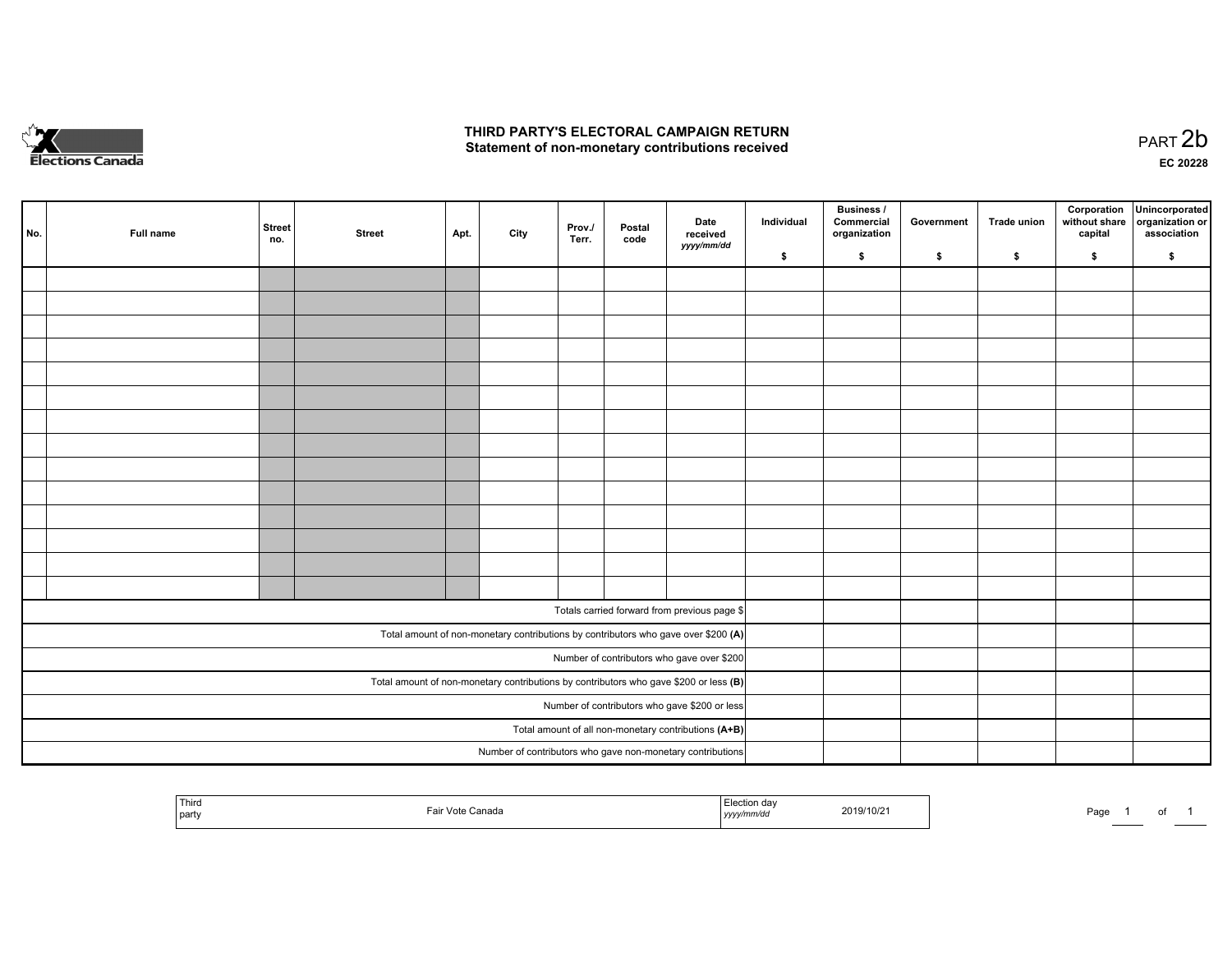

## **THIRD PARTY'S ELECTORAL CAMPAIGN RETURN STATE:** PRACT OF OPPRESS TO PART 2C STATE STATE STATE STATE STATE STATE STATE STATE STATE STATE STATE STATE STA<br>PART 2C Statement of operating loans received

**EC 20228**

|                                                                   |     |           |               |               |      |      |                 |                |                                                              | Individual | Business /<br>Commercial | Government | Trade union  |         | Corporation Unincorporated                   |
|-------------------------------------------------------------------|-----|-----------|---------------|---------------|------|------|-----------------|----------------|--------------------------------------------------------------|------------|--------------------------|------------|--------------|---------|----------------------------------------------|
|                                                                   | No. | Full name | Street<br>no. | <b>Street</b> | Apt. | City | Prov./<br>Terr. | Postal<br>code | Date<br>received                                             |            | organization             |            |              | capital | without share organization or<br>association |
|                                                                   |     |           |               |               |      |      |                 |                | yyyy/mm/dd                                                   | \$         | \$                       | \$         | $\mathbf{s}$ | \$      | \$                                           |
|                                                                   |     |           |               |               |      |      |                 |                |                                                              |            |                          |            |              |         |                                              |
|                                                                   |     |           |               |               |      |      |                 |                |                                                              |            |                          |            |              |         |                                              |
|                                                                   |     |           |               |               |      |      |                 |                |                                                              |            |                          |            |              |         |                                              |
|                                                                   |     |           |               |               |      |      |                 |                |                                                              |            |                          |            |              |         |                                              |
|                                                                   |     |           |               |               |      |      |                 |                |                                                              |            |                          |            |              |         |                                              |
|                                                                   |     |           |               |               |      |      |                 |                |                                                              |            |                          |            |              |         |                                              |
|                                                                   |     |           |               |               |      |      |                 |                |                                                              |            |                          |            |              |         |                                              |
|                                                                   |     |           |               |               |      |      |                 |                |                                                              |            |                          |            |              |         |                                              |
|                                                                   |     |           |               |               |      |      |                 |                |                                                              |            |                          |            |              |         |                                              |
|                                                                   |     |           |               |               |      |      |                 |                |                                                              |            |                          |            |              |         |                                              |
|                                                                   |     |           |               |               |      |      |                 |                |                                                              |            |                          |            |              |         |                                              |
|                                                                   |     |           |               |               |      |      |                 |                |                                                              |            |                          |            |              |         |                                              |
|                                                                   |     |           |               |               |      |      |                 |                |                                                              |            |                          |            |              |         |                                              |
|                                                                   |     |           |               |               |      |      |                 |                |                                                              |            |                          |            |              |         |                                              |
|                                                                   |     |           |               |               |      |      |                 |                | Totals carried forward from previous page \$                 |            |                          |            |              |         |                                              |
|                                                                   |     |           |               |               |      |      |                 |                | Total amount of loans by lenders who provided over \$200 (A) |            |                          |            |              |         |                                              |
|                                                                   |     |           |               |               |      |      |                 |                | Number of lenders who provided over \$200                    |            |                          |            |              |         |                                              |
| Total amount of loans by lenders who provided \$200 or less $(B)$ |     |           |               |               |      |      |                 |                |                                                              |            |                          |            |              |         |                                              |
| Number of lenders who provided \$200 or less                      |     |           |               |               |      |      |                 |                |                                                              |            |                          |            |              |         |                                              |
| Total amount of all loans (A+B)                                   |     |           |               |               |      |      |                 |                |                                                              |            |                          |            |              |         |                                              |
|                                                                   |     |           |               |               |      |      |                 |                | Number of all lenders who provided loans                     |            |                          |            |              |         |                                              |

| l Third<br>  party | ∵anada<br>∕nte<br>$\overline{\phantom{a}}$ | $\overline{\phantom{a}}$<br>2019/10/2<br>,,,,, | ، ص<br>-aut<br>$\cdot$ |  |
|--------------------|--------------------------------------------|------------------------------------------------|------------------------|--|
|--------------------|--------------------------------------------|------------------------------------------------|------------------------|--|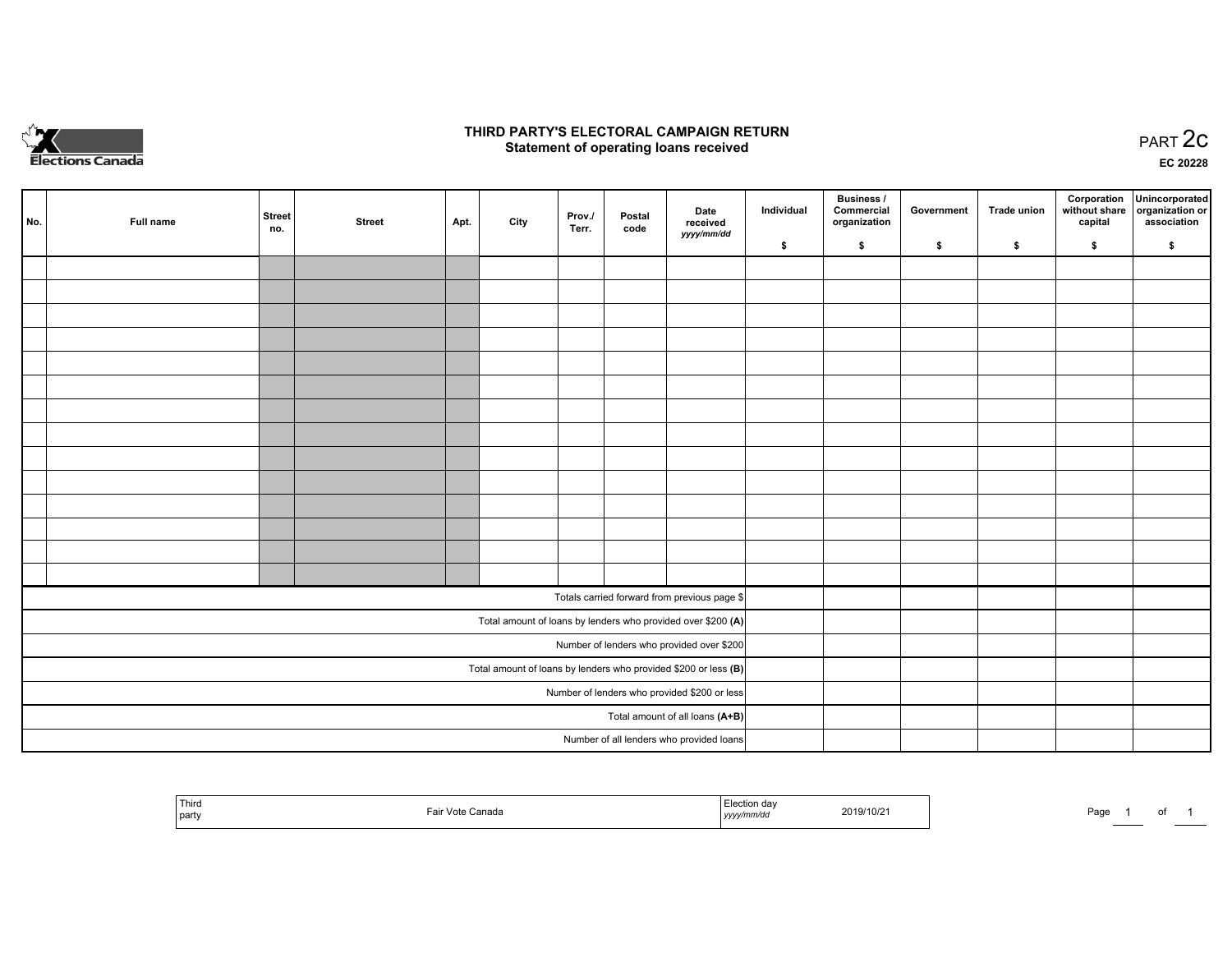# **Elections Canada**

# **THIRD PARTY'S ELECTORAL CAMPAIGN RETURN Summary of inflows**

| PART <sub>2d</sub> |  |
|--------------------|--|
| EC 20228           |  |

| No.   | Type of contributor / lender                 | <b>Monetary</b><br>contributions<br>(Part 2a) | Non-monetary<br>contributions<br>(Part 2b) | Loans<br>(Part 2c) | Total      | Number of<br>contributors and<br>lenders |
|-------|----------------------------------------------|-----------------------------------------------|--------------------------------------------|--------------------|------------|------------------------------------------|
|       |                                              | \$                                            | \$                                         | \$                 | \$         |                                          |
| 1.    | Individuals                                  | 73,010.34                                     |                                            |                    | 73,010.34  | 1,002                                    |
| 2.    | Businesses / Commercial organizations        |                                               |                                            |                    |            |                                          |
| 3.    | Governments                                  |                                               |                                            |                    |            |                                          |
| 4.    | Trade unions                                 |                                               |                                            |                    |            |                                          |
| 5.    | Corporations without share capital           |                                               |                                            |                    |            |                                          |
| 6.    | Unincorporated organizations or associations |                                               |                                            |                    |            |                                          |
| 7.    | Total (items 1 to 6)                         | 73,010.34                                     |                                            |                    | 73,010.34  | 1,002                                    |
| Total |                                              |                                               |                                            |                    |            |                                          |
| 8.    | Amount of third party's resources used       |                                               |                                            |                    | 52,903.66  |                                          |
| 9.    | Grand total (items 7 and 8)                  | 73,010.34                                     |                                            |                    | 125,914.00 | 1,002                                    |

| `Third<br>party | Canada<br>Vote 1<br>-air<br>. | Election dav<br>.<br>. .<br>yy/mm/dd<br>1/1/1<br>,,,,, | 2019/10/21 |
|-----------------|-------------------------------|--------------------------------------------------------|------------|
|-----------------|-------------------------------|--------------------------------------------------------|------------|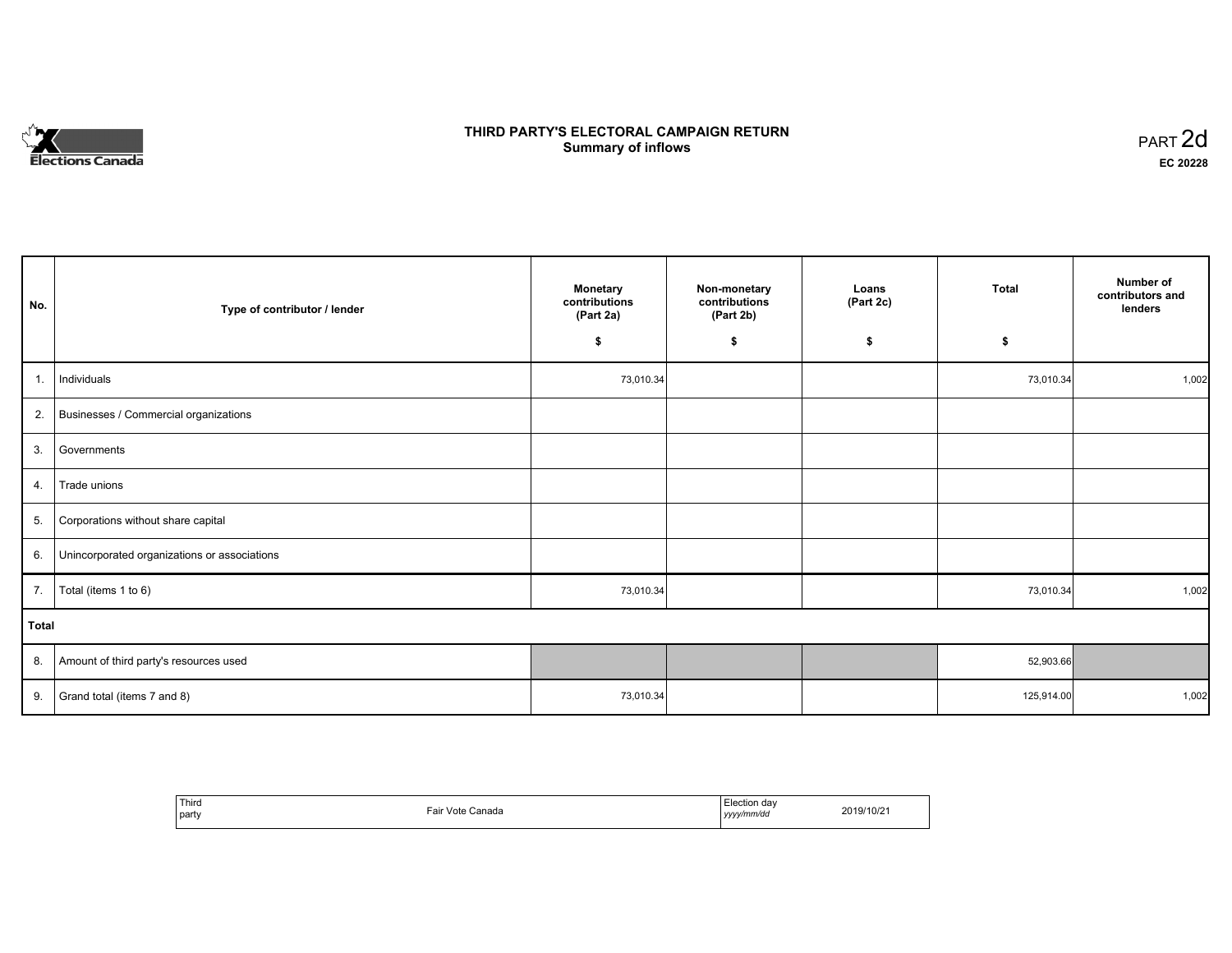

## **THIRD PARTY'S ELECTORAL CAMPAIGN RETURN Statement of expenses incurred for regulated activities that take place during the pre-election period**  *(Only applicable to a fixed-date general election)*

PART 3a **EC 20228**

| No.            | Date<br>incurred<br>yyyy/mm/dd | <b>ED Code</b><br>(if applicable) | Supplier                         | <b>Expense type</b> | <b>Expense</b><br>category | <b>Expense</b><br>subcategory | <b>Starting date</b><br>of activity,<br>advertisement<br>or survey | <b>Ending date</b><br>of activity,<br>advertisement<br>or survey | Place of activity or<br>advertisement        | <b>Expense amount</b> |
|----------------|--------------------------------|-----------------------------------|----------------------------------|---------------------|----------------------------|-------------------------------|--------------------------------------------------------------------|------------------------------------------------------------------|----------------------------------------------|-----------------------|
|                |                                |                                   |                                  |                     |                            |                               | yyyy/mm/dd                                                         | yyyy/mm/dd                                                       |                                              | \$                    |
|                | 2019/05/27                     | 39-035                            | Commercial Dr Car Free Vancouver | Partisan Activity   | Events                     | Other-Tabling                 | 2019/07/07                                                         | 2019/07/07                                                       | Vancouver                                    | 52.50                 |
| 2              | 2019/06/10                     | $-3$                              | <b>Six Cents Press</b>           | Partisan Activity   | Canvassing                 | Other-Buttons ID              | 2019/06/14                                                         | 2019/09/10                                                       | Vancouver                                    | 45.57                 |
| 3              | 2019/06/30                     |                                   | Paymentech                       | Partisan Activity   | Other                      | Bank Fees                     | 2019/05/30                                                         | 2019/07/09                                                       | National                                     | 79.30                 |
| 4              | 2019/06/30                     |                                   | Paypal                           | Partisan Activity   | Other                      | <b>Transaction Fees</b>       | 2019/05/30                                                         | 2019/07/09                                                       | National                                     | 31.31                 |
| 5              | 2019/07/05                     | 59-015                            | MarketFest                       | Partisan Activity   | Events                     | Other-Tabling                 | 2019/07/26                                                         | 2019/07/26                                                       | Nelson                                       | 68.00                 |
| 6              | 2019/07/05                     | 59-015                            | MarketFest                       | Partisan Activity   | Events                     | Other-Tabling                 | 2019/08/23                                                         | 2019/08/23                                                       | Nelson                                       | 68.00                 |
| $\overline{7}$ | 2015-FMV                       | $-3$                              | Sunfest                          | Partisan Activity   | Events                     | Other-Signs                   | 2019/07/04                                                         | 2019/07/07                                                       | London                                       | 76.00                 |
| 8              | 2015/01/01                     | $-3$                              | Sunfest                          | Partisan Activity   | Salaries,                  | Remuneration                  | 2019/07/04                                                         | 2019/07/07                                                       | National                                     | 9.39                  |
| 9              | 2019/06/30                     |                                   | Fundraising appeal               | Partisan Activity   | Salaries,                  | Remuneration                  | 2019/05/30                                                         | 2019/07/09                                                       | National                                     | 93.95                 |
| 10             | 2019/07/14                     | 59-019                            | New West Pride                   | Partisan Activity   | Events                     | Other-Tabling                 | 2019/08/17                                                         | 2019/08/17                                                       | Vancouver                                    | 20.00                 |
| 11             | 2019/07/14                     | 35-045                            | Kultrun Festival                 | Partisan Activity   | Events                     | Other-Tabling                 | 2019/07/13                                                         | 2019/07/14                                                       | Kitchener                                    | 75.00                 |
| 12             | 2019/07/14                     |                                   | Interac                          | Partisan Activity   | Other                      | <b>Transaction Fees</b>       | 2019/07/06                                                         | 2019/07/11                                                       | National                                     | 3.75                  |
| 13             | 2019/07/13                     |                                   | Fundraising appeal-Sparkpost     | Partisan Activity   | Office                     | Telephone & Intern            | 2019/07/13                                                         | 2019/08/12                                                       | National                                     | 65.68                 |
| 14             | 2019/07/27                     | $-3$                              | Pride London Festival            | Partisan Activity   | Events                     | Other-Tabling                 | 2019/07/18                                                         | 2019/07/28                                                       | London                                       | 100.00                |
| 15             | 2019/07/27                     | 59-015                            | MarketFest                       | Partisan Activity   | Salaries,                  | Remuneration                  | 2019/07/26                                                         | 2019/07/26                                                       | Nelson                                       | 75.00                 |
| 16             | 2019/07/27                     | 59-015                            | MarketFest                       | Partisan Activity   | Remittances                | Payroll Remittance            | 2019/07/26                                                         | 2019/07/26                                                       | Nelson                                       | 1.71                  |
| 17             | 2019/07/31                     |                                   | <b>Fundraising Telemarketer</b>  | Partisan Activity   | Salaries,                  | Remuneration                  | 2019/07/15                                                         | 2019/07/31                                                       | National                                     | 266.00                |
|                |                                |                                   |                                  |                     |                            |                               |                                                                    |                                                                  | Totals carried forward from previous page \$ |                       |
|                |                                |                                   |                                  |                     |                            |                               |                                                                    |                                                                  | Total \$                                     |                       |

| <sup>!</sup> Third<br>  party | Fair Vote Canada | ection dav<br>2019/10/21<br>  yyyy/mm/dd | Page |
|-------------------------------|------------------|------------------------------------------|------|
|-------------------------------|------------------|------------------------------------------|------|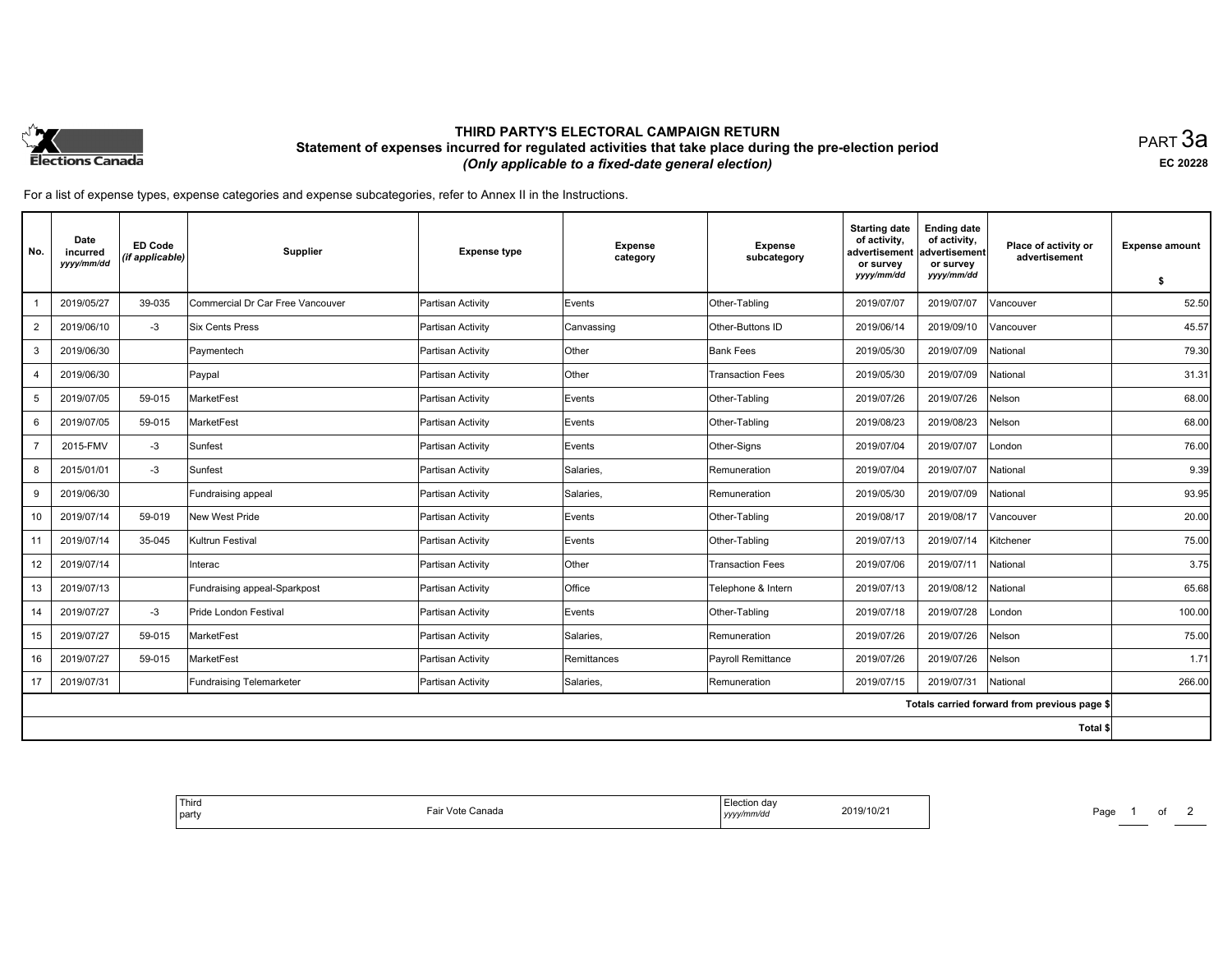

## **THIRD PARTY'S ELECTORAL CAMPAIGN RETURN Statement of expenses incurred for regulated activities that take place during the pre-election period**  *(Only applicable to a fixed-date general election)*

PART 3a **EC 20228**

| No. | Date<br>incurred<br>yyyy/mm/dd | <b>ED Code</b><br>(if applicable) | Supplier                        | <b>Expense type</b>    | <b>Expense</b><br>category | <b>Expense</b><br>subcategory | <b>Starting date</b><br>of activity,<br>advertisement<br>or survey<br>yyyy/mm/dd | <b>Ending date</b><br>of activity,<br>advertisement<br>or survey<br>yyyy/mm/dd | Place of activity or<br>advertisement        | <b>Expense amount</b><br>\$ |
|-----|--------------------------------|-----------------------------------|---------------------------------|------------------------|----------------------------|-------------------------------|----------------------------------------------------------------------------------|--------------------------------------------------------------------------------|----------------------------------------------|-----------------------------|
| 18  | 2019/07/31                     |                                   | <b>Fundraising Telemarketer</b> | Partisan Activity      | Remittances                | Payroll Remittance            | 2019/07/15                                                                       | 2019/07/31                                                                     | National                                     | 12.16                       |
| 19  | 2019/07/31                     |                                   | Paymentech                      | Partisan Activity      | Other                      | <b>Bank Fees</b>              | 2019/07/15                                                                       | 2019/07/31                                                                     | National                                     | 193.88                      |
|     |                                |                                   |                                 |                        |                            |                               |                                                                                  |                                                                                |                                              |                             |
| 20  | 2019/07/31                     |                                   | Paypal                          | Partisan Activity      | Other                      | <b>Transaction fees</b>       | 2019/07/10                                                                       | 2019/07/31                                                                     | National                                     | 39.06                       |
| 21  | 2019/07/31                     |                                   | Interac                         | Partisan Activity      | Other                      | Transaction fees              | 2019/07/12                                                                       | 2019/07/31                                                                     | National                                     | 2.50                        |
| 22  | 2019/08/23                     | 59-015                            | MarketFest                      | Partisan Activity      | Salaries,                  | Remuneration                  | 2019/08/23                                                                       | 2019/08/23                                                                     | Nelson                                       | 75.00                       |
| 23  | 2019/08/23                     | 59-015                            | MarketFest                      | Partisan Activity      | Remittances                | <b>Payroll Remittance</b>     | 2019/08/23                                                                       | 2019/08/23                                                                     | Nelson                                       | 1.71                        |
| 24  | 2019/08/31                     |                                   | Fundraising Telemarketer        | Partisan Activity      | Salaries,                  | Remuneration                  | 2019/07/15                                                                       | 2019/07/31                                                                     | National                                     | 266.00                      |
| 25  | 2019/08/31                     |                                   | <b>Fundraising Telemarketer</b> | Partisan Activity      | Remittances                | Payroll Remittance            | 2019/07/15                                                                       | 2019/07/31                                                                     | National                                     | 12.16                       |
| 26  | 2019/08/31                     |                                   | Paymentech                      | Partisan Activity      | Other                      | <b>Bank Fees</b>              | 2019/08/01                                                                       | 2019/08/31                                                                     | National                                     | 85.48                       |
| 27  | 2019/08/31                     |                                   | Paypal                          | Partisan Activity      | Other                      | Transaction fees              | 2019/08/01                                                                       | 2019/08/31                                                                     | National                                     | 20.93                       |
| 28  | 2019/08/31                     |                                   | Interac                         | Partisan Activity      | Other                      | Transaction fees              | 2019/08/01                                                                       | 2019/08/31                                                                     | National                                     | 1.25                        |
| 29  | 2019/09/04                     |                                   | Angus Reid                      | <b>Election Survey</b> | <b>Election Sur</b>        | <b>Election Survey</b>        | 2019/08/30                                                                       | 2019/09/04                                                                     | National                                     | 1,130.00                    |
| 30  | 2019/09/04                     | -8                                | Edmonton Public Library         | Partisan Activity      | Office                     | Rent and Lease                | 2019/09/04                                                                       | 2019/09/04                                                                     | Edmonton                                     | 15.75                       |
|     |                                |                                   |                                 |                        |                            |                               |                                                                                  |                                                                                |                                              |                             |
|     |                                |                                   |                                 |                        |                            |                               |                                                                                  |                                                                                |                                              |                             |
|     |                                |                                   |                                 |                        |                            |                               |                                                                                  |                                                                                |                                              |                             |
|     |                                |                                   |                                 |                        |                            |                               |                                                                                  |                                                                                |                                              |                             |
|     |                                |                                   |                                 |                        |                            |                               |                                                                                  |                                                                                | Totals carried forward from previous page \$ |                             |
|     |                                |                                   |                                 |                        |                            |                               |                                                                                  |                                                                                | Total \$                                     | 2,987.04                    |

| <sup>1</sup> Thira<br>  party | `anada<br>170T<br>$\sim$ | da<br>2019/10/2<br>the contract of the contract of the contract of the contract of the contract of<br>. | Page |
|-------------------------------|--------------------------|---------------------------------------------------------------------------------------------------------|------|
|-------------------------------|--------------------------|---------------------------------------------------------------------------------------------------------|------|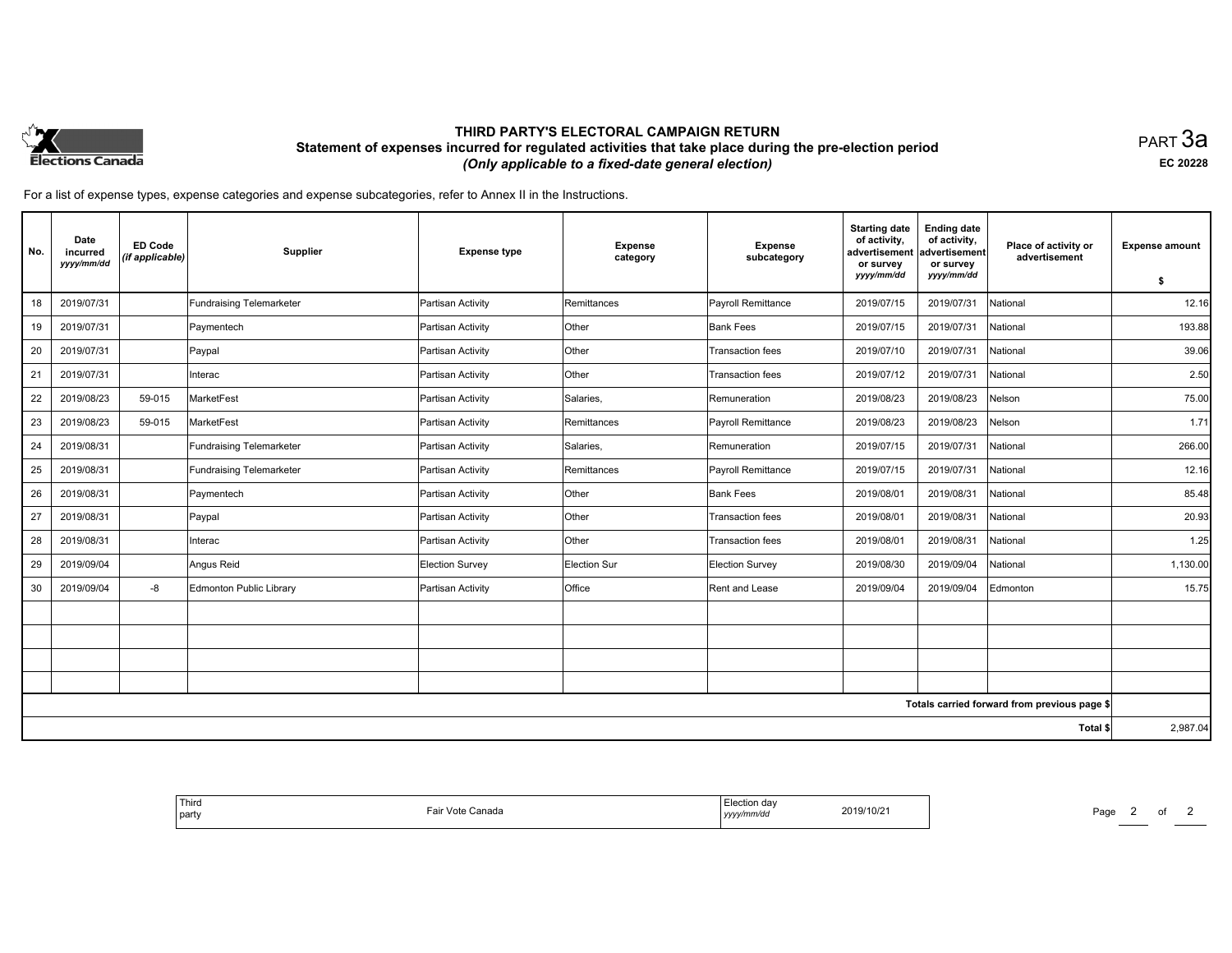

**EC 20228**

| No.            | Date<br>incurred<br>yyyy/mm/dd | <b>ED Code</b><br>(if applicable) | Supplier                             | <b>Expense type</b>         | <b>Expense</b><br>category | <b>Expense</b><br>subcategory | <b>Starting date</b><br>of activity.<br>advertisement<br>or survey | <b>Ending date</b><br>of activity,<br>advertisement<br>or survey | Place of activity or<br>advertisement        | <b>Expense amount</b> |
|----------------|--------------------------------|-----------------------------------|--------------------------------------|-----------------------------|----------------------------|-------------------------------|--------------------------------------------------------------------|------------------------------------------------------------------|----------------------------------------------|-----------------------|
|                |                                |                                   |                                      |                             |                            |                               | yyyy/mm/dd                                                         | yyyy/mm/dd                                                       |                                              | S.                    |
|                | 2019/08/02                     |                                   | Zetaserve                            | Partisan Activity           | <b>Office</b>              | Website Developm              | 2019/09/11                                                         | 2019/10/20                                                       | National                                     | 24.95                 |
| $\overline{2}$ | 2019/08/14                     |                                   | All Canada Photos                    | <b>Election Advertising</b> | Advertising                | Design & Develop              | 2019/09/11                                                         | 2019/10/20                                                       | National                                     | 248.60                |
| 3              | 2019/08/31                     |                                   | Zetaserve                            | Partisan Activity           | Office                     | Website Developm              | 2019/08/31                                                         | 2019/08/31                                                       | National                                     | 20.00                 |
| 4              | 2019/08/31                     |                                   | Website Development (incl. source de | Partisan Activity           | Salaries,                  | Remuneration                  | 2019/09/11                                                         | 2019/10/20                                                       | National                                     | 958.40                |
| 5              | 2019/08/31                     |                                   | Payroll (incl. source deds)          | Election Advertisin         | Advertising                | Design & Develop              | 2019/09/11                                                         | 2019/10/20                                                       | National                                     | 239.10                |
| 6              | 2019/09/06                     |                                   | Zetaserve                            | Partisan Activity           | <b>Office</b>              | Website Developm              | 2019/08/31                                                         | 2019/09/06                                                       | National                                     | 20.00                 |
| $\overline{7}$ | 2019/09/10                     |                                   | Angus Reid                           | <b>Election Survey</b>      | Election Sur               | <b>Election Survey</b>        | 2019/09/11                                                         | 2019/10/20                                                       | National                                     | 8,192.50              |
| 8              | 2019/09/11                     | $-10$                             | Staples                              | Partisan Activity           | <b>Office</b>              | <b>Office Supplies</b>        | 2019/09/11                                                         | 2019/10/20                                                       | York Region                                  | 21.46                 |
| 9              | 2019/09/11                     |                                   | Canada Post                          | Partisan Activity           | <b>Office</b>              | Postage, Courier              | 2019/09/11                                                         | 2019/09/11                                                       | National                                     | 53.35                 |
| 10             | 2019/09/12                     | $-3$                              | 2476690 Ontario Inc.                 | Election Advertisin         | Advertising                | Mail Outs                     | 2019/09/15                                                         | 2019/10/20                                                       | Toronto                                      | 7,301.55              |
| 11             | 2019/09/13                     | 35-032                            | The UPS Store                        | Election Advertisin         | Advertising                | Mail Outs                     | 2019/09/11                                                         | 2019/10/20                                                       | Guelph                                       | 38.93                 |
| 12             | 2019/09/13                     | 35-032                            | Canada Post                          | Partisan Activity           | Office                     | Postage, Courier              | 2019/09/12                                                         | 2019/09/12                                                       | Guelph                                       | 15.65                 |
| 13             | 2019/09/15                     |                                   | Payroll (incl. source deds)          | <b>Election Advertisin</b>  | Advertising                | Design & Develop              | 2019/09/11                                                         | 2019/10/20                                                       | National                                     | 550.00                |
| 14             | 2019/09/15                     |                                   | Website Development (incl. source de | Partisan Activity           | Salaries,                  | Remuneration                  | 2019/09/11                                                         | 2019/10/20                                                       | National                                     | 500.00                |
| 15             | 2019/09/15                     | 24-028                            | Payroll (incl. source deds)          | Election Advertisin         | Advertising                | Mail Outs                     | 2019/09/09                                                         | 2019/09/15                                                       | Hochelaga                                    | 260.98                |
| 16             | 2019/09/17                     | 59-018                            | <b>Staples</b>                       | Election Advertisin         | Sign                       | Signs                         | 2019/09/17                                                         | 2019/10/20                                                       | Nanaimo-La                                   | 2.94                  |
| 17             | 2019/09/18                     |                                   | Zetaserve                            | Partisan Activity           | <b>Office</b>              | Website Developm              | 2019/09/11                                                         | 2019/10/20                                                       | National                                     | 80.00                 |
|                |                                |                                   |                                      |                             |                            |                               |                                                                    |                                                                  | Totals carried forward from previous page \$ |                       |
|                |                                |                                   |                                      |                             |                            |                               |                                                                    |                                                                  | Total \$                                     |                       |

| ™ection -<br>ı dav<br>.<br>$19/10/2$ .<br>על נוני<br>vy/mm/do<br>,,,,, | 11 <sub>0</sub><br>anada<br>ан<br>. | Third<br>  party |
|------------------------------------------------------------------------|-------------------------------------|------------------|
|------------------------------------------------------------------------|-------------------------------------|------------------|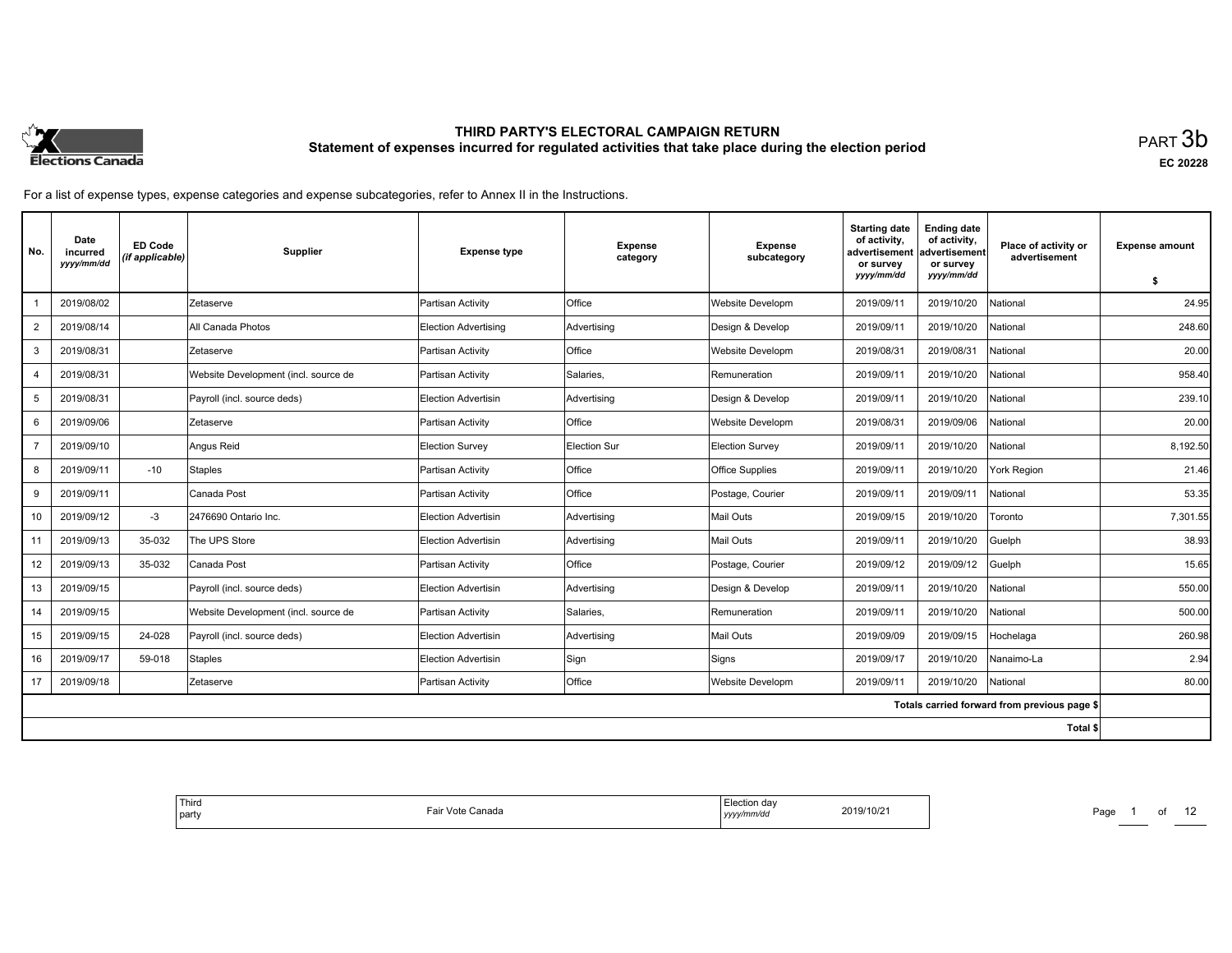

**EC 20228**

For a list of expense types, expense categories and expense subcategories, refer to Annex II in the Instructions.

| No. | Date<br>incurred<br>yyyy/mm/dd | <b>ED Code</b><br>(if applicable) | Supplier                             | <b>Expense type</b>        | <b>Expense</b><br>category | <b>Expense</b><br>subcategory | <b>Starting date</b><br>of activity.<br>advertisement<br>or survey<br>yyyy/mm/dd | <b>Ending date</b><br>of activity,<br>advertisement<br>or survey<br>yyyy/mm/dd | Place of activity or<br>advertisement        | <b>Expense amount</b> |
|-----|--------------------------------|-----------------------------------|--------------------------------------|----------------------------|----------------------------|-------------------------------|----------------------------------------------------------------------------------|--------------------------------------------------------------------------------|----------------------------------------------|-----------------------|
|     |                                |                                   |                                      |                            |                            |                               |                                                                                  |                                                                                |                                              | S.                    |
| 18  | 2019/09/18                     | 35-112                            | Lukacs' book launch Balsillie School | <b>Election Advertisin</b> | Advertising                | Mail Outs                     | 2019/09/18                                                                       | 2019/09/18                                                                     | Waterloo                                     | 5.12                  |
| 19  | 2019/09/19                     | 24-039                            | Vistaprint                           | <b>Election Advertisin</b> | Advertising                | Mail Outs                     | 2019/09/30                                                                       | 2019/10/05                                                                     | Laurier Ste                                  | 844.83                |
| 20  | 2019/09/19                     | 24-064                            | Vistaprint                           | <b>Election Advertisin</b> | Advertising                | <b>Mail Outs</b>              | 2019/09/30                                                                       | 2019/10/05                                                                     | Rosemont-                                    | 845.32                |
| 21  | 2019/09/19                     |                                   | PajorTim Pictures                    | <b>Election Advertisin</b> | Production C               | <b>Production Costs</b>       | 2019/09/19                                                                       | 2019/10/20                                                                     | National                                     | 4,549.24              |
| 22  | 2019/09/19                     | $-2$                              | ICC Group Inc.                       | Election Advertisin        | Placement C                | <b>Placement Costs</b>        | 2019/09/30                                                                       | 2019/10/10                                                                     | Quebec                                       | 3.219.30              |
| 23  | 2019/09/19                     |                                   | Zetaserve                            | Partisan Activity          | <b>Office</b>              | Website - Hosting             | 2019/09/19                                                                       | 2019/10/18                                                                     | National                                     | 12.95                 |
| 24  | 2019/09/20                     |                                   | Putnam Partners LLC                  | <b>Election Advertisin</b> | Production C               | <b>Production Costs</b>       | 2019/09/20                                                                       | 2019/10/20                                                                     | National                                     | 22,116.15             |
| 25  | 2019/09/21                     |                                   | Dopp, Brett                          | Election Advertisin        | Social Media               | Design & Develop              | 2019/09/20                                                                       | 2019/09/21                                                                     | National                                     | 30.00                 |
| 26  | 2019/09/23                     | 35-075                            | Vistaprint                           | <b>Election Advertisin</b> | Advertising                | <b>Mail Outs</b>              | 2019/09/11                                                                       | 2019/09/28                                                                     | Ottawa Cen                                   | 1,046.08              |
| 27  | 2019/09/23                     |                                   | Facebook                             | <b>Election Advertisin</b> | Content Boo                | <b>Content Boosting</b>       | 2019/09/20                                                                       | 2019/09/27                                                                     | National                                     | 11.67                 |
| 28  | 2019/09/23                     | 11-004                            | Facebook                             | Election Advertisin        | Content Boo                | <b>Content Boosting</b>       | 2019/09/20                                                                       | 2019/09/27                                                                     | Malpeque                                     | 44.96                 |
| 29  | 2019/09/23                     | 35-032                            | Facebook                             | <b>Election Advertisin</b> | Content Boo                | <b>Content Boosting</b>       | 2019/09/20                                                                       | 2019/09/27                                                                     | Guelph                                       | 163.84                |
| 30  | 2019/09/23                     | 35-081                            | Facebook                             | <b>Election Advertisin</b> | Content Boo                | <b>Content Boosting</b>       | 2019/09/20                                                                       | 2019/09/27                                                                     | Pardale--H                                   | 192.07                |
| 31  | 2019/09/23                     | 35-018                            | Facebook                             | Election Advertisin        | Content Boo                | <b>Content Boosting</b>       | 2019/09/20                                                                       | 2019/09/27                                                                     | Davenport                                    | 187.99                |
| 32  | 2019/09/23                     | 35-109                            | Facebook                             | Election Advertisin        | Content Boo                | <b>Content Boosting</b>       | 2019/09/20                                                                       | 2019/09/27                                                                     | Toronto-Da                                   | 223.79                |
| 33  | 2019/09/23                     | 59-029                            | Facebook                             | Election Advertisin        | Content Boo                | <b>Content Boosting</b>       | 2019/09/20                                                                       | 2019/09/27                                                                     | South Okan                                   | 189.19                |
| 34  | 2019/09/23                     | 12-005                            | Facebook                             | Election Advertisin        | Content Boo                | <b>Content Boosting</b>       | 2019/09/20                                                                       | 2019/09/27                                                                     | Halifax                                      | 195.70                |
|     |                                |                                   |                                      |                            |                            |                               |                                                                                  |                                                                                | Totals carried forward from previous page \$ |                       |
|     |                                |                                   |                                      |                            |                            |                               |                                                                                  |                                                                                | Total \$                                     |                       |

| dov<br>.<br>гчат<br>2019/10/21<br>v/mm/dc<br>  ソソソソ | . Vote '<br>$\sim$<br>: Canada<br>'dll |
|-----------------------------------------------------|----------------------------------------|
|-----------------------------------------------------|----------------------------------------|

Page 2 of 12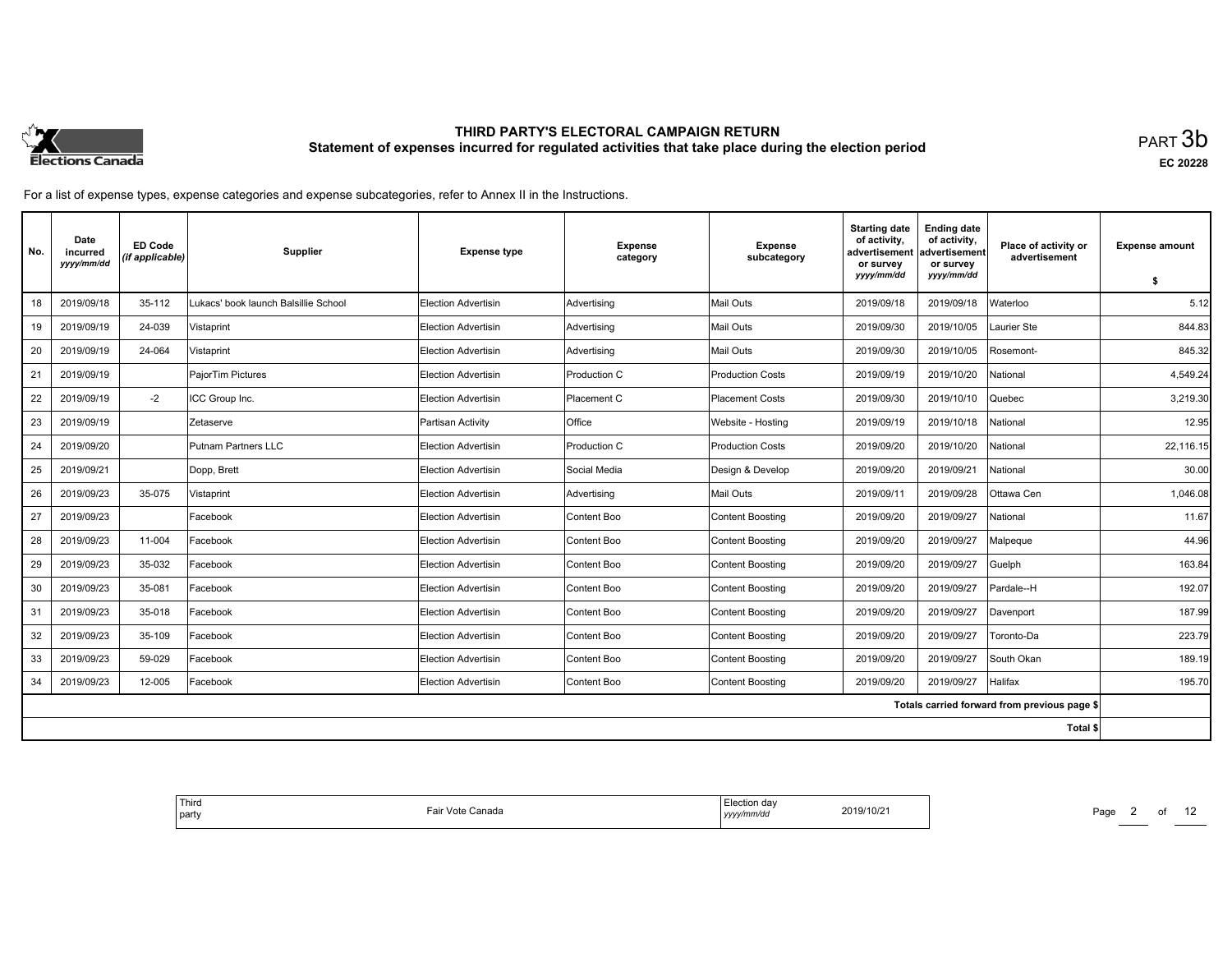

**EC 20228**

| No. | Date<br>incurred<br>yyyy/mm/dd | <b>ED Code</b><br>(if applicable) | Supplier                    | <b>Expense type</b>        | <b>Expense</b><br>category | <b>Expense</b><br>subcategory | <b>Starting date</b><br>of activity,<br>advertisement<br>or survey | <b>Ending date</b><br>of activity,<br>advertisement<br>or survey | Place of activity or<br>advertisement        | <b>Expense amount</b> |
|-----|--------------------------------|-----------------------------------|-----------------------------|----------------------------|----------------------------|-------------------------------|--------------------------------------------------------------------|------------------------------------------------------------------|----------------------------------------------|-----------------------|
|     |                                |                                   |                             |                            |                            |                               | yyyy/mm/dd                                                         | yyyy/mm/dd                                                       |                                              | \$                    |
| 35  | 2019/09/23                     | 59-015                            | Facebook                    | Election Advertisin        | Content Boo                | <b>Content Boosting</b>       | 2019/09/20                                                         | 2019/09/27                                                       | Kootenay-C                                   | 110.69                |
| 36  | 2019/09/23                     | 35-036                            | Facebook                    | <b>Election Advertisin</b> | Content Boo                | <b>Content Boosting</b>       | 2019/09/20                                                         | 2019/09/27                                                       | Hamilton Ea                                  | 192.89                |
| 37  | 2019/09/23                     | 59-036                            | Facebook                    | Election Advertisin        | Content Boo                | <b>Content Boosting</b>       | 2019/09/20                                                         | 2019/09/27                                                       | Vancouver                                    | 189.62                |
| 38  | 2019/09/23                     | 35-106                            | Facebook                    | <b>Election Advertisin</b> | Content Boo                | <b>Content Boosting</b>       | 2019/09/20                                                         | 2019/09/27                                                       | Thunder Ba                                   | 189.31                |
| 39  | 2019/09/23                     | 10-006                            | Facebook                    | Election Advertisin        | Content Boo                | <b>Content Boosting</b>       | 2019/09/20                                                         | 2019/09/27                                                       | St. John's E                                 | 181.51                |
| 40  | 2019/09/23                     | 35-042                            | Facebook                    | Election Advertisin        | Content Boo                | <b>Content Boosting</b>       | 2019/09/20                                                         | 2019/09/27                                                       | Kenora                                       | 168.46                |
| 41  | 2019/09/23                     | 35-026                            | Facebook                    | Election Advertisin        | Content Boo                | <b>Content Boosting</b>       | 2019/09/20                                                         | 2019/09/27                                                       | <b>Essex</b>                                 | 250.55                |
| 42  | 2019/09/23                     | 35-105                            | Facebook                    | Election Advertisin        | Content Boo                | <b>Content Boosting</b>       | 2019/09/20                                                         | 2019/09/27                                                       | Thunder Ba                                   | 168.36                |
| 43  | 2019/09/23                     | 48-019                            | Facebook                    | Election Advertisin        | Content Boo                | <b>Content Boosting</b>       | 2019/09/20                                                         | 2019/09/27                                                       | Edmonton S                                   | 143.34                |
| 44  | 2019/09/25                     | 46-005                            | Facebook                    | <b>Election Advertisin</b> | Content Boo                | <b>Content Boosting</b>       | 2019/09/23                                                         | 2019/09/27                                                       | Elmwood--T                                   | 69.76                 |
| 45  | 2019/09/25                     | 35-045                            | Facebook                    | <b>Election Advertisin</b> | Content Boo                | <b>Content Boosting</b>       | 2019/09/23                                                         | 2019/09/27                                                       | Kitchener C                                  | 5.00                  |
| 46  | 2019/09/25                     | 35-112                            | Facebook                    | <b>Election Advertisin</b> | Content Boo                | <b>Content Boosting</b>       | 2019/09/23                                                         | 2019/09/27                                                       | Waterloo                                     | 5.00                  |
| 47  | 2019/09/24                     | 46-005                            | Vistaprint                  | <b>Election Advertisin</b> | Advertising                | Mail Outs                     | 2019/09/24                                                         | 2019/10/20                                                       | Elmwood--T                                   | 455.53                |
| 48  | 2019/09/27                     | 59-041                            | Staples                     | <b>Election Advertisin</b> | Signs                      | Signs                         | 2019/09/27                                                         | 2019/09/27                                                       | Victoria                                     | 39.72                 |
| 49  | 2019/09/30                     |                                   | Fundraising Telemarketer    | Partisan Activity          | Salaries,                  | Remuneration                  | 2019/09/11                                                         | 2019/09/28                                                       | National                                     | 266.00                |
| 50  | 2019/09/30                     |                                   | Fundraising Telemarketer    | Partisan Activity          | Remittances                | <b>Payroll Remittance</b>     | 2019/09/15                                                         | 2019/09/30                                                       | National                                     | 12.16                 |
| 51  | 2019/09/30                     | 24-028                            | Payroll (incl. source deds) | Election Advertisin        | Advertising                | Mail Outs                     | 2019/09/16                                                         | 2019/09/30                                                       | Hochelaga                                    | 555.56                |
|     |                                |                                   |                             |                            |                            |                               |                                                                    |                                                                  | Totals carried forward from previous page \$ |                       |
|     |                                |                                   |                             |                            |                            |                               |                                                                    |                                                                  | Total \$                                     |                       |

| un dav<br>2019/10/2<br>19/10/21<br>ΞU<br>√mm⁄do<br>. | nada<br>o<br>. |
|------------------------------------------------------|----------------|
|------------------------------------------------------|----------------|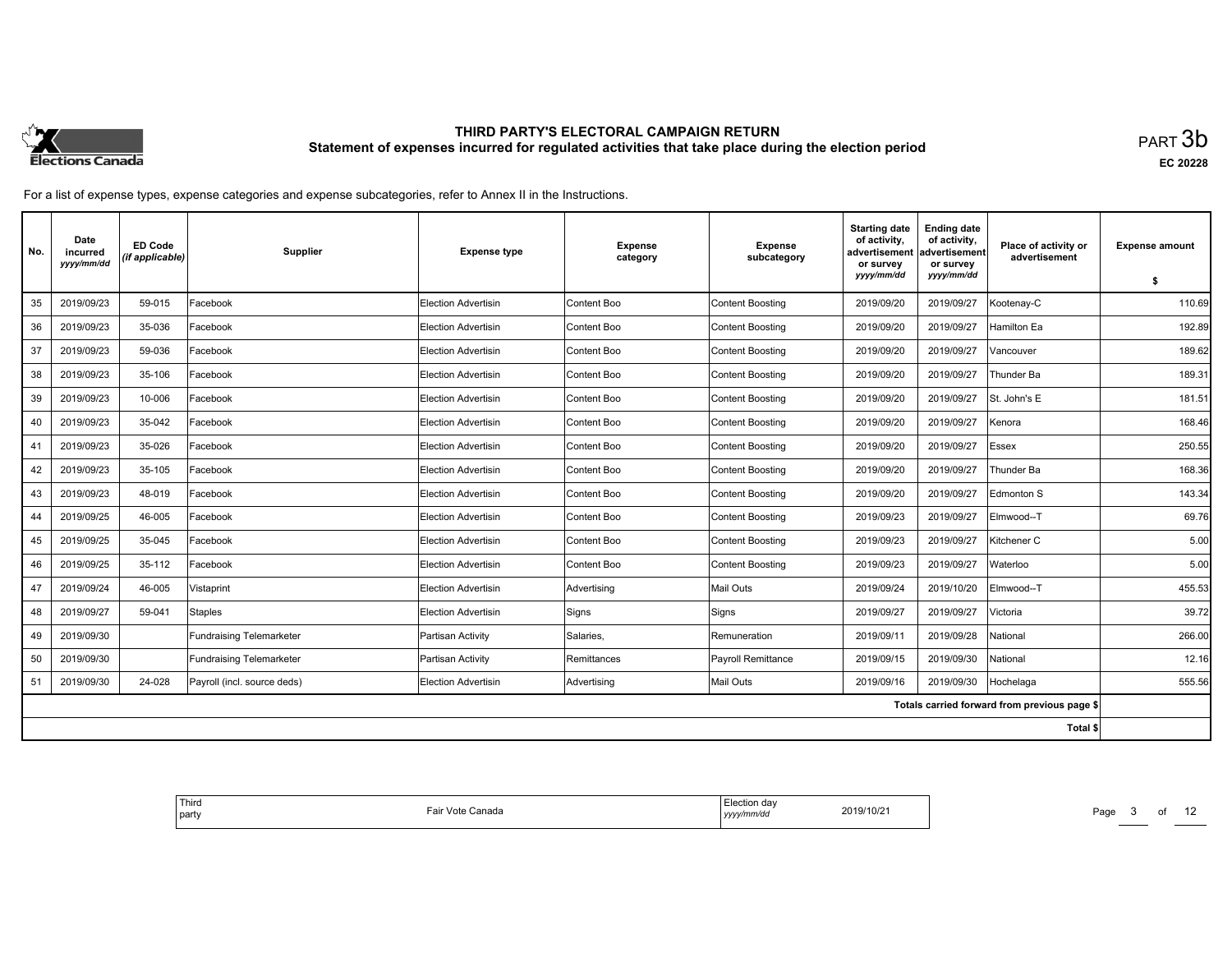

**EC 20228**

For a list of expense types, expense categories and expense subcategories, refer to Annex II in the Instructions.

| No. | Date<br>incurred<br>yyyy/mm/dd | <b>ED Code</b><br>(if applicable) | Supplier   | <b>Expense type</b>        | <b>Expense</b><br>category | <b>Expense</b><br>subcategory | <b>Starting date</b><br>of activity.<br>advertisement<br>or survey | <b>Ending date</b><br>of activity,<br>advertisement<br>or survey | Place of activity or<br>advertisement        | <b>Expense amount</b> |
|-----|--------------------------------|-----------------------------------|------------|----------------------------|----------------------------|-------------------------------|--------------------------------------------------------------------|------------------------------------------------------------------|----------------------------------------------|-----------------------|
|     |                                |                                   |            |                            |                            |                               | yyyy/mm/dd                                                         | yyyy/mm/dd                                                       |                                              | \$                    |
| 52  | 2019/09/23                     | $-25$                             | Staples    | Election Advertisin        | Signs                      | Signs                         | 2019/09/27                                                         | 2019/10/20                                                       | Toronto                                      | 6.09                  |
| 53  | 2019/09/28                     | 35-036                            | Vistaprint | Election Advertisin        | Advertising                | <b>Mail Outs</b>              | 2019/10/03                                                         | 2019/10/20                                                       | <b>Hamilton Ea</b>                           | 459.59                |
| 54  | 2019/09/29                     | 35-075                            | Vistaprint | Election Advertisin        | Advertising                | Mail Outs                     | 2019/09/29                                                         | 2019/10/20                                                       | Ottawa Cen                                   | 1.091.43              |
| 55  | 2019/09/30                     |                                   | Paymentech | Partisan Activity          | Other                      | <b>Bank Fees</b>              | 2019/09/01                                                         | 2019/09/30                                                       | National                                     | 745.80                |
| 56  | 2019/09/30                     |                                   | Paypal     | Partisan Activity          | Other                      | <b>Transaction fees</b>       | 2019/09/01                                                         | 2019/09/30                                                       | National                                     | 246.86                |
| 57  | 2019/09/30                     |                                   | Interac    | Partisan Activity          | Other                      | <b>Transaction fees</b>       | 2019/09/01                                                         | 2019/09/30                                                       | National                                     | 16.25                 |
| 58  | 2019/09/13                     |                                   | Sparkpost  | Partisan Activity          | Office                     | IT Software                   | 2019/09/13                                                         | 2019/10/12                                                       | National                                     | 65.13                 |
| 59  | 2019/09/29                     |                                   | Facebook   | Election Advertisin        | Content Boo                | <b>Content Boosting</b>       | 2019/09/27                                                         | 2019/10/12                                                       | National                                     | 32.05                 |
| 60  | 2019/09/29                     | 35-018                            | Facebook   | Election Advertisin        | Content Boo                | <b>Content Boosting</b>       | 2019/09/27                                                         | 2019/10/12                                                       | Davenport                                    | 405.88                |
| 61  | 2019/09/29                     | 48-019                            | Facebook   | <b>Election Advertisin</b> | Content Boo                | <b>Content Boosting</b>       | 2019/09/27                                                         | 2019/10/12                                                       | Edmonton S                                   | 602.82                |
| 62  | 2019/09/29                     | 46-005                            | Facebook   | Election Advertisin        | Content Boo                | <b>Content Boosting</b>       | 2019/09/27                                                         | 2019/10/12                                                       | Elmwood-- T                                  | 489.12                |
| 63  | 2019/09/29                     | 35-026                            | Facebook   | <b>Election Advertisin</b> | Content Boo                | <b>Content Boosting</b>       | 2019/09/27                                                         | 2019/10/12                                                       | <b>Essex</b>                                 | 936.51                |
| 64  | 2019/10/10                     | 13-003                            | Facebook   | Election Advertisin        | Content Boo                | <b>Content Boosting</b>       | 2019/10/10                                                         | 2019/10/12                                                       | Fredericton                                  | 20.19                 |
| 65  | 2019/09/29                     | 12-005                            | Facebook   | Election Advertisin        | Content Boo                | <b>Content Boosting</b>       | 2019/09/27                                                         | 2019/10/12                                                       | Halifax                                      | 921.97                |
| 66  | 2019/10/08                     | 35-035                            | Facebook   | Election Advertisin        | Content Boo                | <b>Content Boosting</b>       | 2019/10/08                                                         | 2019/10/12                                                       | Hamilton Ce                                  | 221.54                |
| 67  | 2019/09/29                     | 35-036                            | Facebook   | Election Advertisin        | Content Boo                | <b>Content Boosting</b>       | 2019/09/27                                                         | 2019/10/12                                                       | <b>Hamilton Ea</b>                           | 374.37                |
| 68  | 2019/09/29                     | 35-042                            | Facebook   | <b>Election Advertisin</b> | Content Boo                | <b>Content Boosting</b>       | 2019/09/27                                                         | 2019/10/12                                                       | Kenora                                       | 835.63                |
|     |                                |                                   |            |                            |                            |                               |                                                                    |                                                                  | Totals carried forward from previous page \$ |                       |
|     |                                |                                   |            |                            |                            |                               |                                                                    |                                                                  | Total \$                                     |                       |

| Election dav<br>2019/10/21<br>Fair Vote Canada<br>$\cdots$<br>:/mm/da<br>yyyy/r |
|---------------------------------------------------------------------------------|
|---------------------------------------------------------------------------------|

Page 4 of 12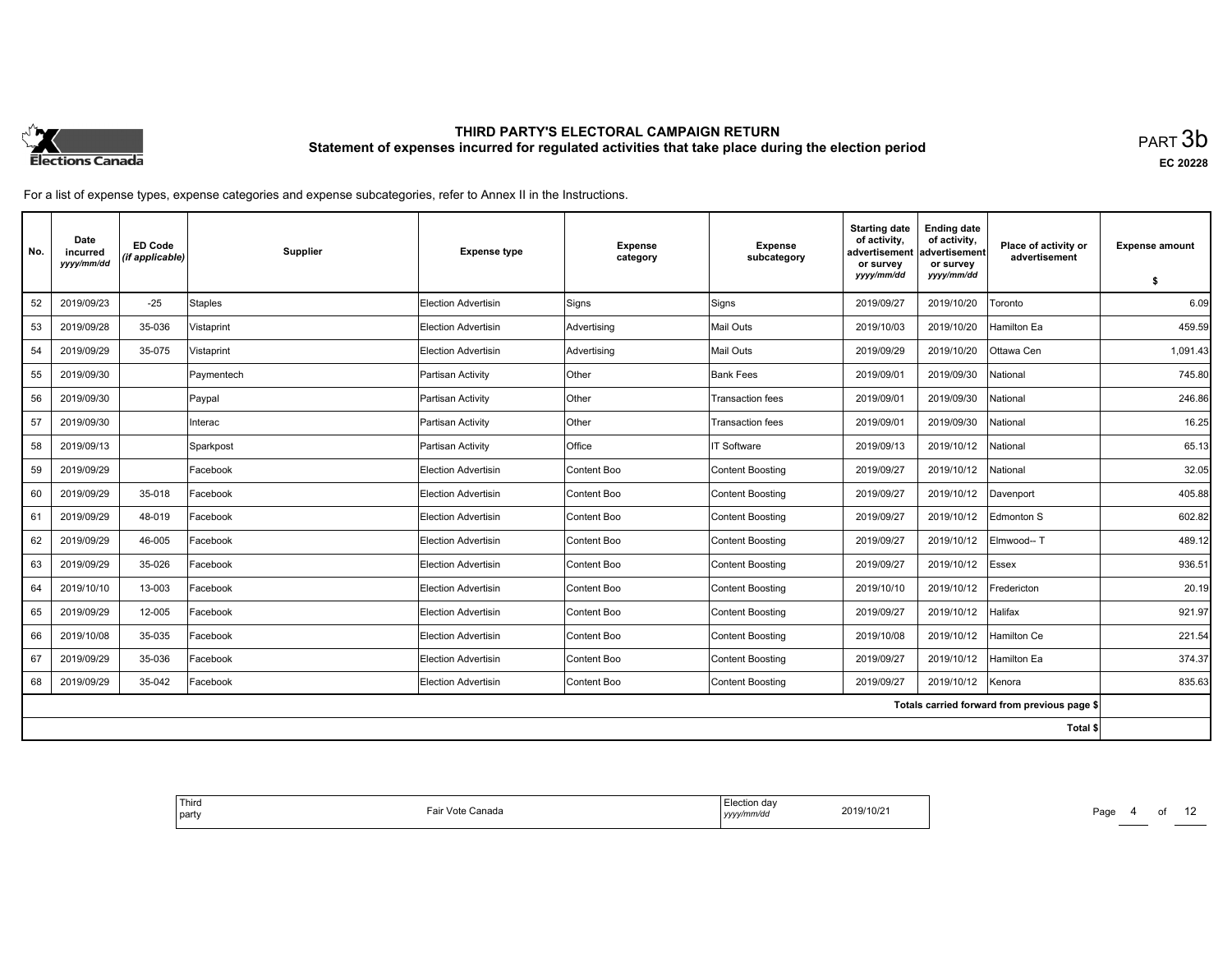

**EC 20228**

For a list of expense types, expense categories and expense subcategories, refer to Annex II in the Instructions.

| No. | Date<br>incurred<br>yyyy/mm/dd | <b>ED Code</b><br>(if applicable) | Supplier                     | <b>Expense type</b>        | <b>Expense</b><br>category | <b>Expense</b><br>subcategory | <b>Starting date</b><br>of activity,<br>advertisement<br>or survey<br>yyyy/mm/dd | <b>Ending date</b><br>of activity,<br>advertisement<br>or survey<br>yyyy/mm/dd | Place of activity or<br>advertisement        | <b>Expense amount</b> |
|-----|--------------------------------|-----------------------------------|------------------------------|----------------------------|----------------------------|-------------------------------|----------------------------------------------------------------------------------|--------------------------------------------------------------------------------|----------------------------------------------|-----------------------|
|     |                                |                                   |                              |                            |                            |                               |                                                                                  |                                                                                |                                              | \$                    |
| 69  | 2019/10/10                     | 35-045                            | Facebook                     | <b>Election Advertisin</b> | Content Boo                | <b>Content Boosting</b>       | 2019/10/10                                                                       | 2019/10/12                                                                     | Kitchener C                                  | 74.45                 |
| 70  | 2019/09/29                     | 59-015                            | Facebook                     | Election Advertisin        | Content Boo                | <b>Content Boosting</b>       | 2019/09/27                                                                       | 2019/10/12                                                                     | Kootenay -- C                                | 351.02                |
| 71  | 2019/09/29                     | 11-004                            | Facebook                     | Election Advertisin        | Content Boo                | <b>Content Boosting</b>       | 2019/09/27                                                                       | 2019/10/12                                                                     | Malpeque                                     | 117.33                |
| 72  | 2019/10/09                     | 35-054                            | Facebook                     | <b>Election Advertisin</b> | Content Boo                | Content Boosting              | 2019/10/09                                                                       | 2019/10/12                                                                     | Markham -- S                                 | 73.48                 |
| 73  | 2019/09/29                     | 35-081                            | Facebook                     | Election Advertisin        | Content Boo                | Content Boosting              | 2019/09/27                                                                       | 2019/10/12                                                                     | Parkdale-                                    | 319.14                |
| 74  | 2019/09/29                     | 59-029                            | Facebook                     | Election Advertisin        | Content Boo                | Content Boosting              | 2019/09/27                                                                       | 2019/10/12                                                                     | South Okan                                   | 836.94                |
| 75  | 2019/09/29                     | 10-006                            | Facebook                     | <b>Election Advertisin</b> | Content Boo                | Content Boosting              | 2019/09/27                                                                       | 2019/10/12                                                                     | St. John's E                                 | 855.16                |
| 76  | 2019/09/29                     | 35-105                            | Facebook                     | Election Advertisin        | Content Boo                | <b>Content Boosting</b>       | 2019/09/27                                                                       | 2019/10/12                                                                     | Thunder Ba                                   | 451.42                |
| 77  | 2019/09/29                     | 35-106                            | Facebook                     | Election Advertisin        | Content Boo                | <b>Content Boosting</b>       | 2019/09/27                                                                       | 2019/10/12                                                                     | Thunder Ba                                   | 840.10                |
| 78  | 2019/09/29                     | 35-109                            | Facebook                     | <b>Election Advertisin</b> | Content Boo                | Content Boosting              | 2019/09/27                                                                       | 2019/10/12                                                                     | Toronto-Da                                   | 579.81                |
| 79  | 2019/09/29                     | 59-036                            | Facebook                     | Election Advertisin        | Content Boo                | <b>Content Boosting</b>       | 2019/09/27                                                                       | 2019/10/12                                                                     | Vancouver-                                   | 538.11                |
| 80  | 2019/10/08                     | 46-011                            | Facebook                     | Election Advertisin        | Content Boo                | Content Boosting              | 2019/10/08                                                                       | 2019/10/12                                                                     | Winnipeg C                                   | 217.85                |
| 81  | 2019/09/30                     | 35-036                            | 2476690 Ontario Inc.         | <b>Election Advertisin</b> | Advertising                | Mail Outs                     | 2019/10/03                                                                       | 2019/10/20                                                                     | Hamilton Ea                                  | 1,632.85              |
| 82  | 2019/10/02                     | 48-019                            | Edmonton Public Library      | Partisan Activity          | Office                     | Rent and Lease                | 2019/10/02                                                                       | 2019/10/02                                                                     | Edmonton S                                   | 15.00                 |
| 83  | 2019/10/02                     | 35-105                            | Lakehead Media Services Ltd. | <b>Election Advertisin</b> | Advertising                | Mail Outs                     | 2019/10/10                                                                       | 2019/10/20                                                                     | Thunder Ba                                   | 847.50                |
| 84  | 2019/10/02                     | 35-106                            | Lakehead Media Services Ltd. | Election Advertisin        | Advertising                | Mail Outs                     | 2019/10/10                                                                       | 2019/10/20                                                                     | Thunder Ba                                   | 847.50                |
| 85  | 2019/10/02                     | 35-105                            | Vistaprint                   | <b>Election Advertisin</b> | Advertising                | Mail Outs                     | 2019/10/10                                                                       | 2019/10/20                                                                     | Thunder Ba                                   | 827.41                |
|     |                                |                                   |                              |                            |                            |                               |                                                                                  |                                                                                | Totals carried forward from previous page \$ |                       |
|     |                                |                                   |                              |                            |                            |                               |                                                                                  |                                                                                | Total \$                                     |                       |

| 2019/10/21 |  |
|------------|--|
|------------|--|

Page 5 of 12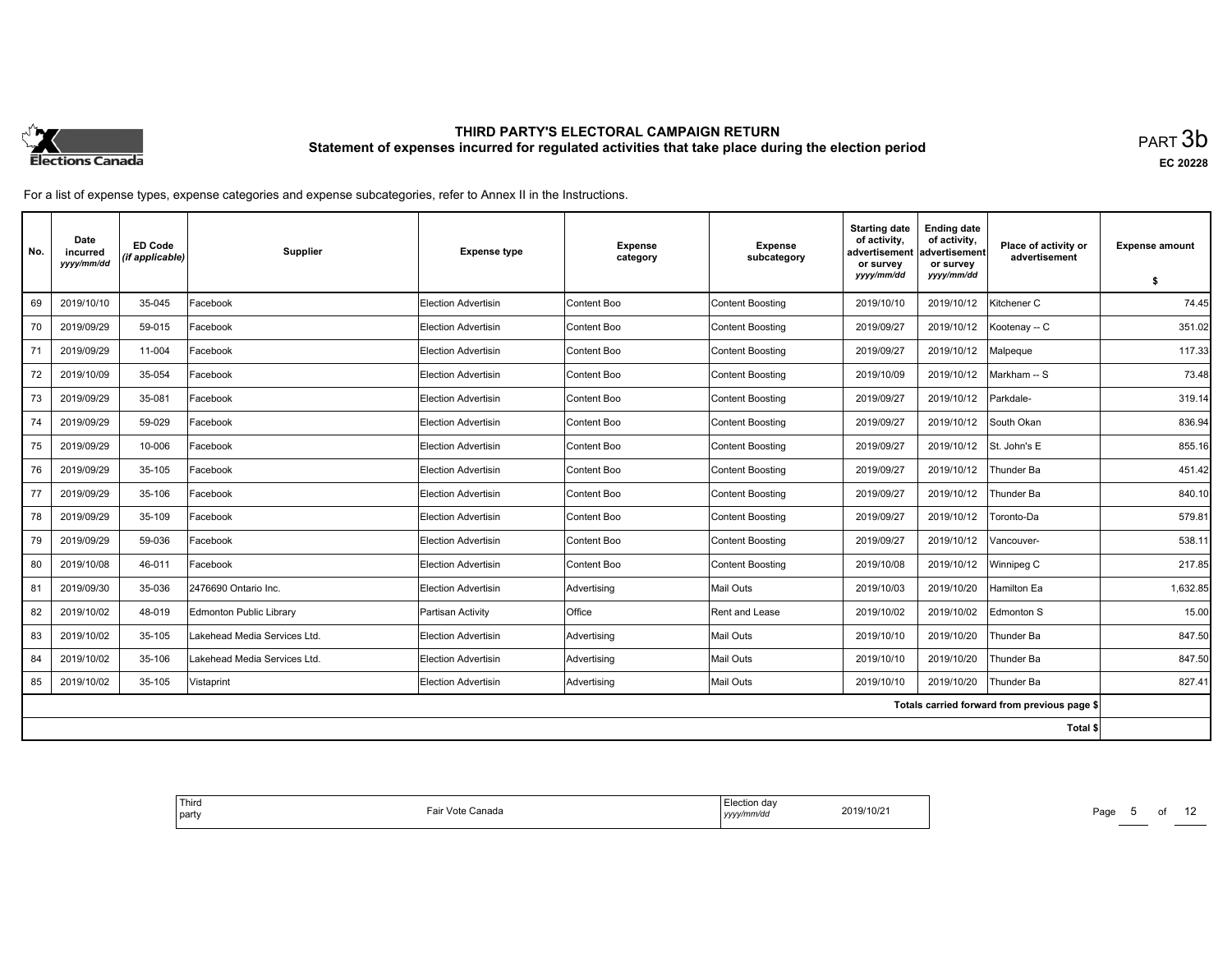

**EC 20228**

For a list of expense types, expense categories and expense subcategories, refer to Annex II in the Instructions.

| No.                                          | Date<br>incurred<br>yyyy/mm/dd | <b>ED Code</b><br>(if applicable) | Supplier                        | <b>Expense type</b>        | <b>Expense</b><br>category | <b>Expense</b><br>subcategory | <b>Starting date</b><br>of activity.<br>advertisement<br>or survey | <b>Ending date</b><br>of activity,<br>advertisement<br>or survey | Place of activity or<br>advertisement | <b>Expense amount</b> |
|----------------------------------------------|--------------------------------|-----------------------------------|---------------------------------|----------------------------|----------------------------|-------------------------------|--------------------------------------------------------------------|------------------------------------------------------------------|---------------------------------------|-----------------------|
|                                              |                                |                                   |                                 |                            |                            |                               | yyyy/mm/dd                                                         | yyyy/mm/dd                                                       |                                       | \$                    |
| 86                                           | 2019/10/02                     | 35-106                            | Vistaprint                      | Election Advertisin        | Advertising                | Mail Outs                     | 2019/10/10                                                         | 2019/10/20                                                       | Thunder Ba                            | 827.42                |
| 87                                           | 2019/10/03                     | 35-032                            | <b>Concept Marketing</b>        | Election Advertisin        | Advertising                | Mail Outs                     | 2019/10/03                                                         | 2019/10/20                                                       | Guelph                                | 1.695.00              |
| 88                                           | 2019/10/06                     | $-78$                             | J. Mélancon                     | Partisan Activity          | Consulting                 | <b>Translation Service</b>    | 2019/09/30                                                         | 2019/10/06                                                       | Quebec                                | 168.90                |
| 89                                           | 2019/10/07                     |                                   | P. McLennan                     | Partisan Activity          | Consulting                 | Media Lists                   | 2019/10/05                                                         | 2019/10/07                                                       | National                              | 45.00                 |
| 90                                           | 2019/10/07                     | 35-035                            | 2476690 Ontario Inc.            | <b>Election Advertisin</b> | Advertising                | Mail Outs                     | 2019/10/09                                                         | 2019/10/20                                                       | Hamilton C                            | 1,945.86              |
| 91                                           | 2019/10/07                     | 35-035                            | Dopp, Brett                     | <b>Election Advertisin</b> | Social Media               | Design & Develop              | 2019/10/09                                                         | 2019/10/20                                                       | Hamilton C                            | 30.00                 |
| 92                                           | 2019/10/08                     | 46-011                            | Zoom Printing                   | Election Advertisin        | Advertising                | Mail Outs                     | 2019/10/09                                                         | 2019/10/20                                                       | Winnipeg C                            | 2,728.95              |
| 93                                           | 2019/10/09                     | 35-054                            | 2476690 Ontario Inc.            | <b>Election Advertisin</b> | Advertising                | Mail Outs                     | 2019/10/12                                                         | 2019/10/20                                                       | Markham -- S                          | 1,945.86              |
| 94                                           | 2019/10/10                     | 35-044                            | <b>Staples</b>                  | <b>Election Advertisin</b> | Signs                      | Signs                         | 2019/10/04                                                         | 2019/10/20                                                       | Kingston an                           | 53.00                 |
| 95                                           | 2019/10/10                     | 35-044                            | <b>Staples</b>                  | Election Advertisin        | Advertising                | Mail Outs                     | 2019/10/04                                                         | 2019/10/20                                                       | Kingston an                           | 11.35                 |
| 96                                           | 2019/10/10                     | 35-045                            | Dopp, Brett                     | <b>Election Advertisin</b> | Social Media               | Design & Develop              | 2019/10/10                                                         | 2019/10/20                                                       | Kitchener C                           | 75.00                 |
| 97                                           | 2019/10/10                     | 35-045                            | Grand River Flyer Ltd.          | <b>Election Advertisin</b> | Advertising                | Mail Outs                     | 2019/10/11                                                         | 2019/10/20                                                       | Kitchener C                           | 2,418.20              |
| 98                                           | 2019/10/10                     |                                   | <b>Fundraising Telemarketer</b> | Partisan Activity          | Salaries,                  | Remuneration                  | 2019/10/01                                                         | 2019/10/15                                                       | National                              | 266.00                |
| 99                                           | 2019/10/10                     |                                   | <b>Fundraising Telemarketer</b> | Partisan Activity          | Remittances                | Payroll Remittance            | 2019/10/01                                                         | 2019/10/15                                                       | National                              | 12.16                 |
| 100                                          | 2019/10/10                     | 24-028                            | Payroll (incl. source deds)     | <b>Election Advertisin</b> | Advertising                | Mail Outs                     | 2019/10/01                                                         | 2019/10/15                                                       | Hochelaga                             | 555.56                |
| 101                                          | 2019/10/10                     |                                   | Payroll (incl. source deds)     | Partisan Activity          | Salaries,                  | Remuneration                  | 2019/10/01                                                         | 2019/10/15                                                       | National                              | 518.48                |
| 102                                          | 2019/10/10                     |                                   | Sparkpost                       | Partisan Activity          | Office                     | IT Software                   | 2019/09/13                                                         | 2019/10/10                                                       | National                              | 110.90                |
| Totals carried forward from previous page \$ |                                |                                   |                                 |                            |                            |                               |                                                                    |                                                                  |                                       |                       |
|                                              |                                |                                   |                                 |                            |                            |                               |                                                                    |                                                                  | Total \$                              |                       |

| $n \wedge n$<br>da\<br>2019/10/2<br><i>wmm</i> /au<br>.,,,, | <b>Lo</b><br>Canada<br>Vote<br>'dll<br>. |
|-------------------------------------------------------------|------------------------------------------|
|-------------------------------------------------------------|------------------------------------------|

Page 6 of 12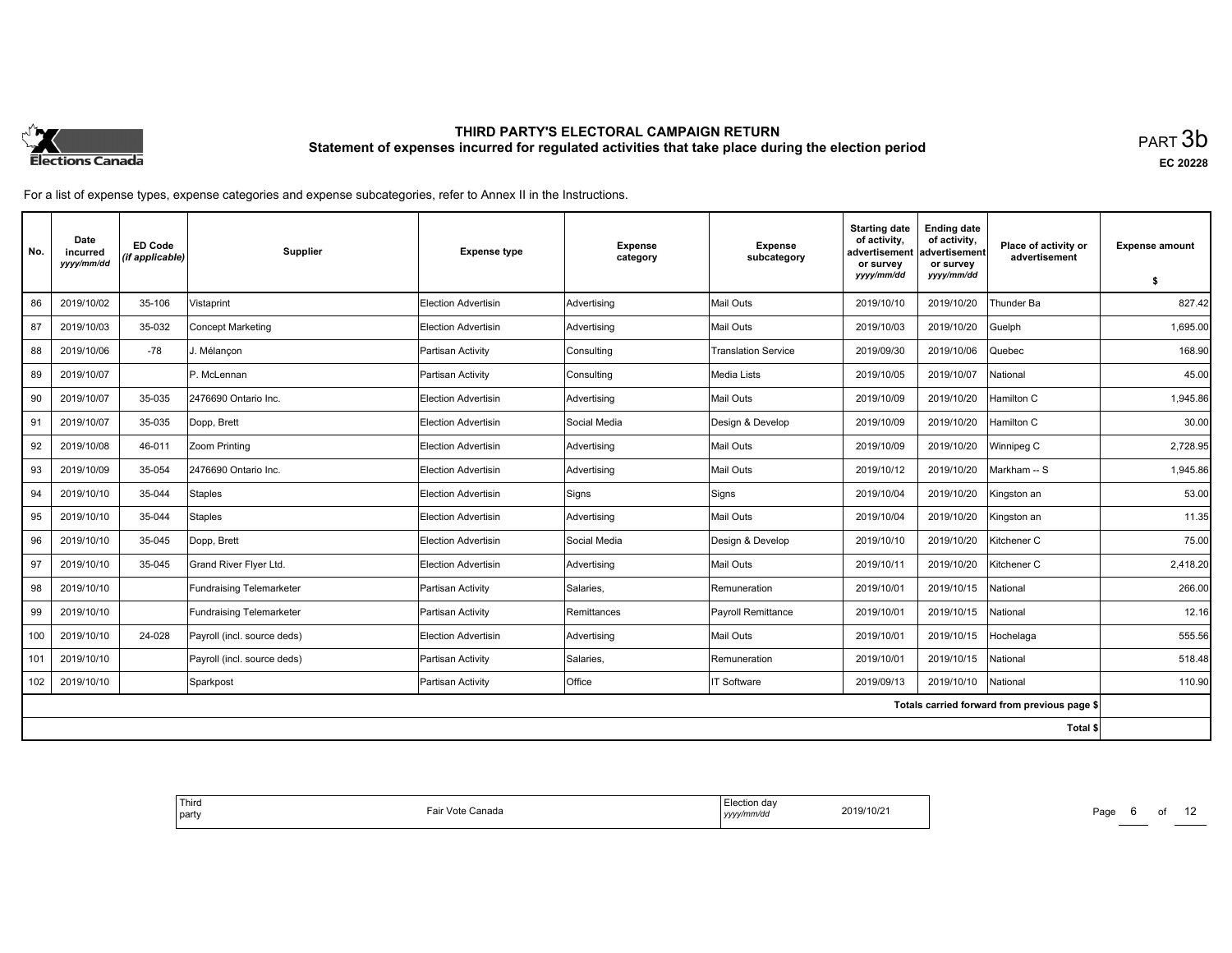

**EC 20228**

For a list of expense types, expense categories and expense subcategories, refer to Annex II in the Instructions.

| No.                                          | Date<br>incurred<br>yyyy/mm/dd | <b>ED Code</b><br>(if applicable) | Supplier                    | <b>Expense type</b>        | <b>Expense</b><br>category | <b>Expense</b><br>subcategory | <b>Starting date</b><br>of activity.<br>advertisement<br>or survey<br>yyyy/mm/dd | <b>Ending date</b><br>of activity,<br>ladvertisement<br>or survey<br>yyyy/mm/dd | Place of activity or<br>advertisement | <b>Expense amount</b> |
|----------------------------------------------|--------------------------------|-----------------------------------|-----------------------------|----------------------------|----------------------------|-------------------------------|----------------------------------------------------------------------------------|---------------------------------------------------------------------------------|---------------------------------------|-----------------------|
|                                              |                                |                                   |                             |                            |                            |                               |                                                                                  |                                                                                 |                                       | S.                    |
| 103                                          | 2019/06/10                     | $-3$                              | Six Cents Press             | Partisan Activity          | Canvassing                 | Other-Buttons, Vo             | 2019/09/11                                                                       | 2019/10/20                                                                      | Vancouver                             | 45.57                 |
| 104                                          | 2019/09/13                     | 35-109                            | Murray's Print Shop         | <b>Election Advertisin</b> | Advertising                | <b>Mail Outs</b>              | 2019/09/13                                                                       | 2019/10/07                                                                      | Toronto-Da                            | 143.51                |
| 105                                          | 2019/09/13                     | 48-014                            | Vistaprint                  | Election Advertisin        | Advertising                | Mail Outs                     | 2019/09/23                                                                       | 2019/10/18                                                                      | Edmonton C                            | 54.97                 |
| 106                                          | 2019/09/18                     | 35-075                            | Vancouver Chapter           | Partisan Activity          | Other                      | Postage, Courier              | 2019/09/18                                                                       | 2019/09/20                                                                      | Ottawa Cen                            | 22.01                 |
| 107                                          | 2019/09/19                     | 59-015                            | Ivan Drielen. Amber         | <b>Election Advertisin</b> | Signs                      | Poster                        | 2019/09/19                                                                       | 2019/10/20                                                                      | Kootenay -- C                         | 9.77                  |
| 108                                          | 2019/09/30                     |                                   | Payroll (incl. source deds) | Partisan Activity          | Remuneration               | Remuneration                  | 2019/09/16                                                                       | 2019/09/30                                                                      | National                              | 550.00                |
| 109                                          | 2019/10/01                     |                                   | Grasshopper                 | Partisan Activity          | Telephone &                | Telephone usage               | 2019/08/01                                                                       | 2019/10/01                                                                      | National                              | 1.73                  |
| 110                                          | 2019/10/07                     | $-2$                              | Murray's Print Shop         | Election Advertisin        | Advertising                | <b>Mail Outs</b>              | 2019/10/07                                                                       | 2019/10/20                                                                      | Toronto                               | 274.14                |
| 111                                          | 2019/10/09                     | 24-053                            | Vistaprint                  | Election Advertisin        | Advertising                | Mail Outs                     | 2019/10/09                                                                       | 2019/10/20                                                                      | Notre-Dame                            | 157.48                |
| 112                                          | 2019/10/13                     |                                   | Facebook                    | <b>Election Advertisin</b> | Content Boo                | <b>Content Boosting</b>       | 2019/10/11                                                                       | 2019/10/20                                                                      | National                              | 15.20                 |
| 113                                          | 2019/10/13                     | 35-018                            | Facebook                    | Election Advertisin        | Content Boo                | <b>Content Boosting</b>       | 2019/10/11                                                                       | 2019/10/19                                                                      | Davenport                             | 111.09                |
| 114                                          | 2019/10/13                     | 48-019                            | Facebook                    | Election Advertisin        | Content Boo                | <b>Content Boosting</b>       | 2019/10/11                                                                       | 2019/10/17                                                                      | Edmonton S                            | 209.20                |
| 115                                          | 2019/10/13                     | 46-005                            | Facebook                    | Election Advertisin        | Content Boo                | <b>Content Boosting</b>       | 2019/10/11                                                                       | 2019/10/20                                                                      | Elmwood --                            | 425.14                |
| 116                                          | 2019/10/13                     | 35-026                            | Facebook                    | <b>Election Advertisin</b> | Content Boo                | <b>Content Boosting</b>       | 2019/10/11                                                                       | 2019/10/20                                                                      | Essex                                 | 511.29                |
| 117                                          | 2019/10/13                     | 13-003                            | Facebook                    | Election Advertisin        | Content Boo                | <b>Content Boosting</b>       | 2019/10/11                                                                       | 2019/10/20                                                                      | Fredericton                           | 1,379.18              |
| 118                                          | 2019/10/13                     | 12-005                            | Facebook                    | <b>Election Advertisin</b> | Content Boo                | Content Boosting              | 2019/10/11                                                                       | 2019/10/20                                                                      | Halifax                               | 939.68                |
| 119                                          | 2019/10/13                     | 35-035                            | Facebook                    | <b>Election Advertisin</b> | Content Boo                | <b>Content Boosting</b>       | 2019/10/11                                                                       | 2019/10/20                                                                      | Hamilton Ce                           | 693.81                |
| Totals carried forward from previous page \$ |                                |                                   |                             |                            |                            |                               |                                                                                  |                                                                                 |                                       |                       |
|                                              |                                |                                   |                             |                            |                            |                               |                                                                                  |                                                                                 | Total \$                              |                       |

|--|

Page 7 of 12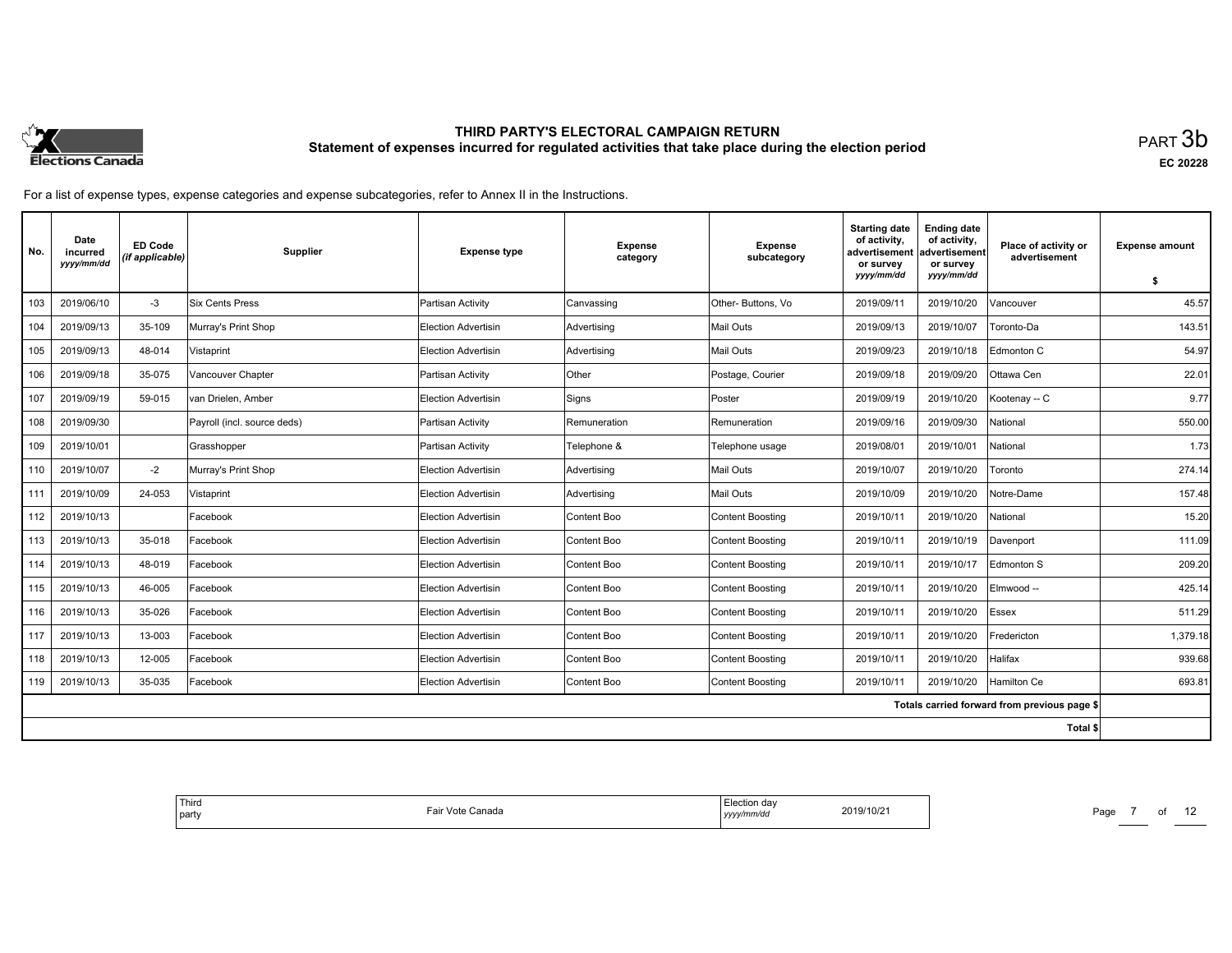

**EC 20228**

For a list of expense types, expense categories and expense subcategories, refer to Annex II in the Instructions.

| No.                                          | Date<br>incurred<br>yyyy/mm/dd | <b>ED Code</b><br>(if applicable) | Supplier | <b>Expense type</b>        | <b>Expense</b><br>category | <b>Expense</b><br>subcategory | <b>Starting date</b><br>of activity.<br>advertisement<br>or survey | <b>Ending date</b><br>of activity,<br>advertisement<br>or survey | Place of activity or<br>advertisement | <b>Expense amount</b> |
|----------------------------------------------|--------------------------------|-----------------------------------|----------|----------------------------|----------------------------|-------------------------------|--------------------------------------------------------------------|------------------------------------------------------------------|---------------------------------------|-----------------------|
|                                              |                                |                                   |          |                            |                            |                               | yyyy/mm/dd                                                         | yyyy/mm/dd                                                       |                                       | \$                    |
| 120                                          | 2019/10/13                     | 35-036                            | Facebook | Election Advertisin        | Content Boo                | <b>Content Boosting</b>       | 2019/10/11                                                         | 2019/10/20                                                       | Hamilton Ea                           | 299.09                |
| 121                                          | 2019/10/13                     | 35-042                            | Facebook | Election Advertisin        | Content Boo                | <b>Content Boosting</b>       | 2019/10/11                                                         | 2019/10/20                                                       | Kenora                                | 539.25                |
| 122                                          | 2019/10/13                     | 35-045                            | Facebook | Election Advertisin        | Content Boo                | <b>Content Boosting</b>       | 2019/10/11                                                         | 2019/10/20                                                       | Kitchener C                           | 722.21                |
| 123                                          | 2019/10/13                     | 59-015                            | Facebook | <b>Election Advertisin</b> | Content Boo                | <b>Content Boosting</b>       | 2019/10/11                                                         | 2019/10/20                                                       | Kootenay-                             | 298.52                |
| 124                                          | 2019/10/13                     | 11-004                            | Facebook | <b>Election Advertisin</b> | Content Boo                | <b>Content Boosting</b>       | 2019/10/11                                                         | 2019/10/20                                                       | Malpeque                              | 148.95                |
| 125                                          | 2019/10/13                     | 35-054                            | Facebook | Election Advertisin        | Content Boo                | <b>Content Boosting</b>       | 2019/10/11                                                         | 2019/10/20                                                       | Markham -- S                          | 333.04                |
| 126                                          | 2019/10/15                     | 35-069                            | Facebook | <b>Election Advertisin</b> | Content Boo                | <b>Content Boosting</b>       | 2019/10/15                                                         | 2019/10/20                                                       | <b>Nickel Belt</b>                    | 278.55                |
| 127                                          | 2019/10/13                     | 35-081                            | Facebook | Election Advertisin        | Content Boo                | <b>Content Boosting</b>       | 2019/10/11                                                         | 2019/10/20                                                       | Parkdale--                            | 118.27                |
| 128                                          | 2019/10/15                     | 59-023                            | Facebook | Election Advertisin        | Content Boo                | <b>Content Boosting</b>       | 2019/10/15                                                         | 2019/10/20                                                       | Port Moody                            | 492.24                |
| 129                                          | 2019/10/17                     | 47-007                            | Facebook | <b>Election Advertisin</b> | Content Boo                | <b>Content Boosting</b>       | 2019/10/17                                                         | 2019/10/20                                                       | Regina Lew                            | 75.98                 |
| 130                                          | 2019/10/15                     | $-3$                              | Facebook | Election Advertisin        | Content Boo                | <b>Content Boosting</b>       | 2019/10/15                                                         | 2019/10/20                                                       | Saskatoon                             | 987.48                |
| 131                                          | 2019/10/13                     | 59-029                            | Facebook | <b>Election Advertisin</b> | Content Boo                | <b>Content Boosting</b>       | 2019/10/11                                                         | 2019/10/20                                                       | South Okan                            | 726.72                |
| 132                                          | 2019/10/13                     | 10-006                            | Facebook | <b>Election Advertisin</b> | Content Boo                | <b>Content Boosting</b>       | 2019/10/11                                                         | 2019/10/20                                                       | St. John's E                          | 729.20                |
| 133                                          | 2019/10/13                     | 35-105                            | Facebook | Election Advertisin        | Content Boo                | <b>Content Boosting</b>       | 2019/10/11                                                         | 2019/10/20                                                       | Thunder Ba                            | 312.04                |
| 134                                          | 2019/10/13                     | 35-106                            | Facebook | <b>Election Advertisin</b> | Content Boo                | <b>Content Boosting</b>       | 2019/10/11                                                         | 2019/10/20                                                       | Thunder Ba                            | 728.15                |
| 135                                          | 2019/10/13                     | 35-109                            | Facebook | Election Advertisin        | Content Boo                | <b>Content Boosting</b>       | 2019/10/11                                                         | 2019/10/16                                                       | Toronto-- Da                          | 160.07                |
| 136                                          | 2019/10/13                     | 59-036                            | Facebook | <b>Election Advertisin</b> | Content Boo                | <b>Content Boosting</b>       | 2019/10/11                                                         | 2019/10/20                                                       | Vancouver-                            | 300.09                |
| Totals carried forward from previous page \$ |                                |                                   |          |                            |                            |                               |                                                                    |                                                                  |                                       |                       |
|                                              |                                |                                   |          |                            |                            |                               |                                                                    |                                                                  | Total \$                              |                       |

| <sup>l</sup> Third<br>⊟ectior<br>on dav<br>2019/10/2<br>.<br>-ai<br>Vote<br>Canada<br>.<br><i>i</i> party<br>, yyyy/mm/dd |
|---------------------------------------------------------------------------------------------------------------------------|
|---------------------------------------------------------------------------------------------------------------------------|

Page 8 of 12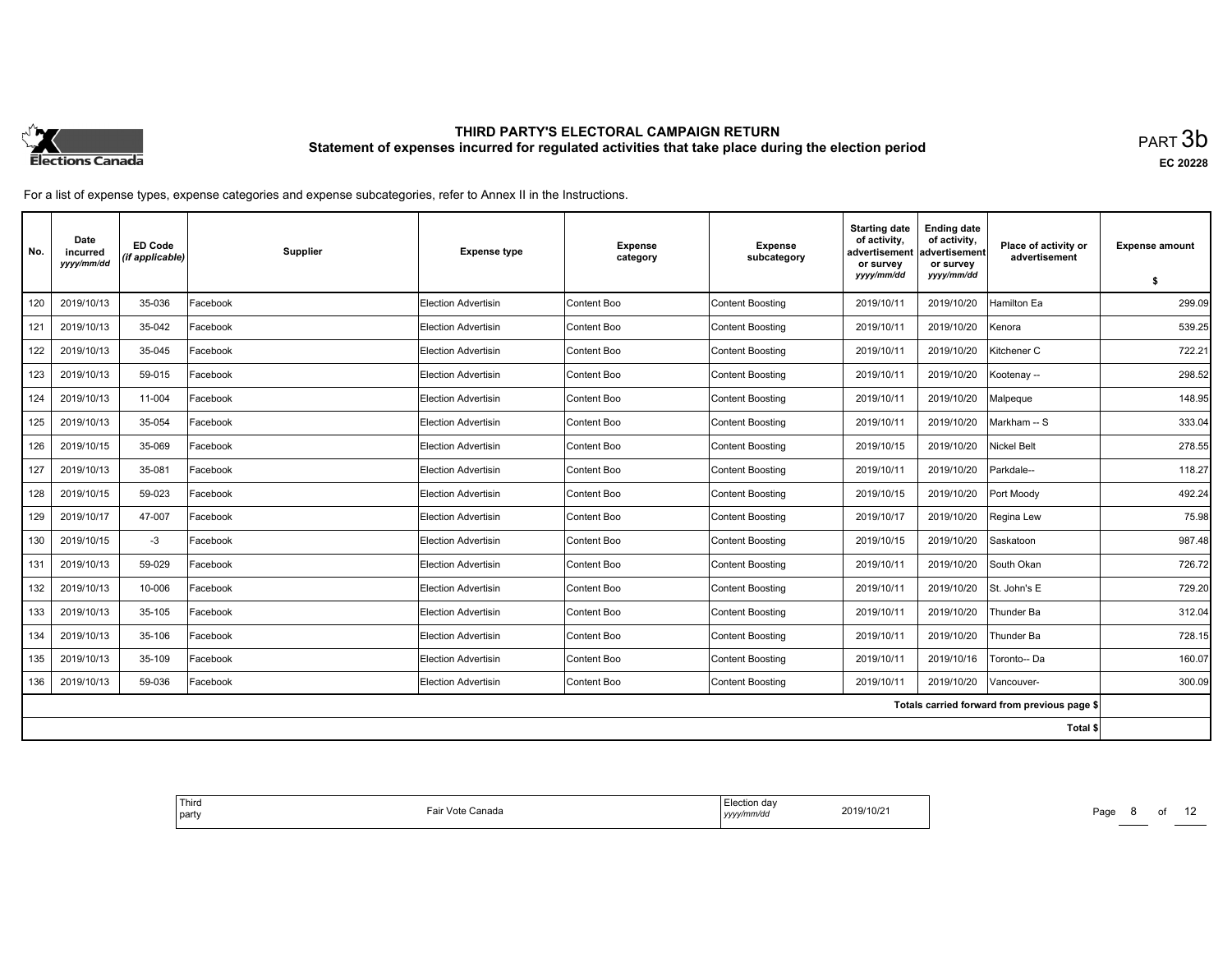

**EC 20228**

For a list of expense types, expense categories and expense subcategories, refer to Annex II in the Instructions.

| No.                                          | Date<br>incurred<br>yyyy/mm/dd | <b>ED Code</b><br>(if applicable) | Supplier                    | <b>Expense type</b>        | <b>Expense</b><br>category | <b>Expense</b><br>subcategory | <b>Starting date</b><br>of activity.<br>advertisement<br>or survey<br>yyyy/mm/dd | <b>Ending date</b><br>of activity,<br>advertisement<br>or survey<br>yyyy/mm/dd | Place of activity or<br>advertisement | <b>Expense amount</b> |
|----------------------------------------------|--------------------------------|-----------------------------------|-----------------------------|----------------------------|----------------------------|-------------------------------|----------------------------------------------------------------------------------|--------------------------------------------------------------------------------|---------------------------------------|-----------------------|
|                                              |                                |                                   |                             |                            |                            |                               |                                                                                  |                                                                                |                                       | S.                    |
| 137                                          | 2019/10/13                     | 46-011                            | Facebook                    | <b>Election Advertisin</b> | Content Boo                | <b>Content Boosting</b>       | 2019/10/11                                                                       | 2019/10/20                                                                     | Winnipeg C                            | 623.49                |
| 138                                          | 2019/10/15                     | 35-117                            | Facebook                    | <b>Election Advertisin</b> | Content Boo                | <b>Content Boosting</b>       | 2019/10/15                                                                       | 2019/10/20                                                                     | Windsor We                            | 277.85                |
| 139                                          | 2019/10/17                     | 60-001                            | Facebook                    | Election Advertisin        | Content Boo                | Content Boosting              | 2019/10/17                                                                       | 2019/10/20                                                                     | Yukon                                 | 98.08                 |
| 140                                          | 2019/10/16                     |                                   | Dopp, Brett                 | <b>Election Advertisin</b> | Social Media               | Design & Develop              | 2019/10/16                                                                       | 2019/10/20                                                                     | National                              | 22.50                 |
| 141                                          | 2019/10/18                     | 48-019                            | Strategic Directions Inc.   | Partisan Activity          | Voter Conta                | <b>Calling Services</b>       | 2019/10/18                                                                       | 2019/10/19                                                                     | Edmonton S                            | 1.267.55              |
| 142                                          | 2019/10/18                     | 48-019                            | Walk In Notary              | Partisan Activity          | Voter Conta                | Other- CRTC Reg               | 2019/10/18                                                                       | 2019/10/19                                                                     | Edmonton S                            | 45.00                 |
| 143                                          | 2019/10/19                     | 35-075                            | Vistaprint                  | <b>Election Advertisin</b> | Advertising                | <b>Mail Outs</b>              | 2019/09/30                                                                       | 2019/10/19                                                                     | Ottawa Cen                            | 1,448.53              |
| 144                                          | 2019/10/19                     |                                   | Dopp, Brett                 | Election Advertisin        | Social Media               | Design & Develop              | 2019/10/16                                                                       | 2019/10/20                                                                     | National                              | 7.50                  |
| 145                                          | 2019/10/27                     |                                   | Fundraising Telemarketer    | Partisan Activity          | Salaries,                  | Remuneration                  | 2019/10/16                                                                       | 2019/10/20                                                                     | National                              | 133.00                |
| 146                                          | 2019/10/27                     |                                   | Fundraising Telemarketer    | Partisan Activity          | Remittances                | Payroll Remittance            | 2019/10/16                                                                       | 2019/10/20                                                                     | National                              | 6.08                  |
| 147                                          | 2019/10/27                     | 24-028                            | Payroll (incl. source deds) | Election Advertisin        | Advertising                | Mail Outs                     | 2019/10/16                                                                       | 2019/10/20                                                                     | Hochelaga                             | 260.98                |
| 148                                          | 2019/10/27                     |                                   | Payroll (incl. source deds) | Partisan Activity          | Salaries. Wa               | Remuneration                  | 2019/10/16                                                                       | 2019/10/20                                                                     | National                              | 518.48                |
| 149                                          | 2019/10/20                     | 35-075                            | Réal Lavergne               | <b>Election Advertisin</b> | Advertising                | <b>Mail Outs</b>              | 2019/09/11                                                                       | 2019/10/20                                                                     | Ottawa Cen                            | 108.48                |
| 150                                          | 2018/07/16                     | 35-075                            | Thistle Printing Inc.       | Election Advertisin        | Advertising                | <b>Mail Outs</b>              | 2019/09/11                                                                       | 2019/10/20                                                                     | Ottawa Cen                            | 8.00                  |
| 151                                          | 2019/10/20                     | 35-075                            | Cragg, Ted                  | Partisan Activity          | Canvassing                 | Transportation                | 2019/09/11                                                                       | 2019/10/20                                                                     | Ottawa Cen                            | 54.00                 |
| 152                                          | 2019/10/15                     |                                   | Altema Credit Union         | Partisan Activity          | <b>Bank Fees</b>           | Add'l Foreign Exch            | 2019/09/20                                                                       | 2019/10/20                                                                     | National                              | 534.76                |
| 153                                          | 2019/10/11                     |                                   | Sparkpost-US Exch.          | Partisan Activity          | Office                     | IT Software                   | 2019/09/13                                                                       | 2019/10/10                                                                     | National                              | 36.60                 |
| Totals carried forward from previous page \$ |                                |                                   |                             |                            |                            |                               |                                                                                  |                                                                                |                                       |                       |
|                                              |                                |                                   |                             |                            |                            |                               |                                                                                  |                                                                                | Total \$                              |                       |

| 2019/10/21 | Election dav<br>∵Vote Canada<br>Fair<br>™vy/mm/au<br>, , , , , |
|------------|----------------------------------------------------------------|
|------------|----------------------------------------------------------------|

Page 9 of 12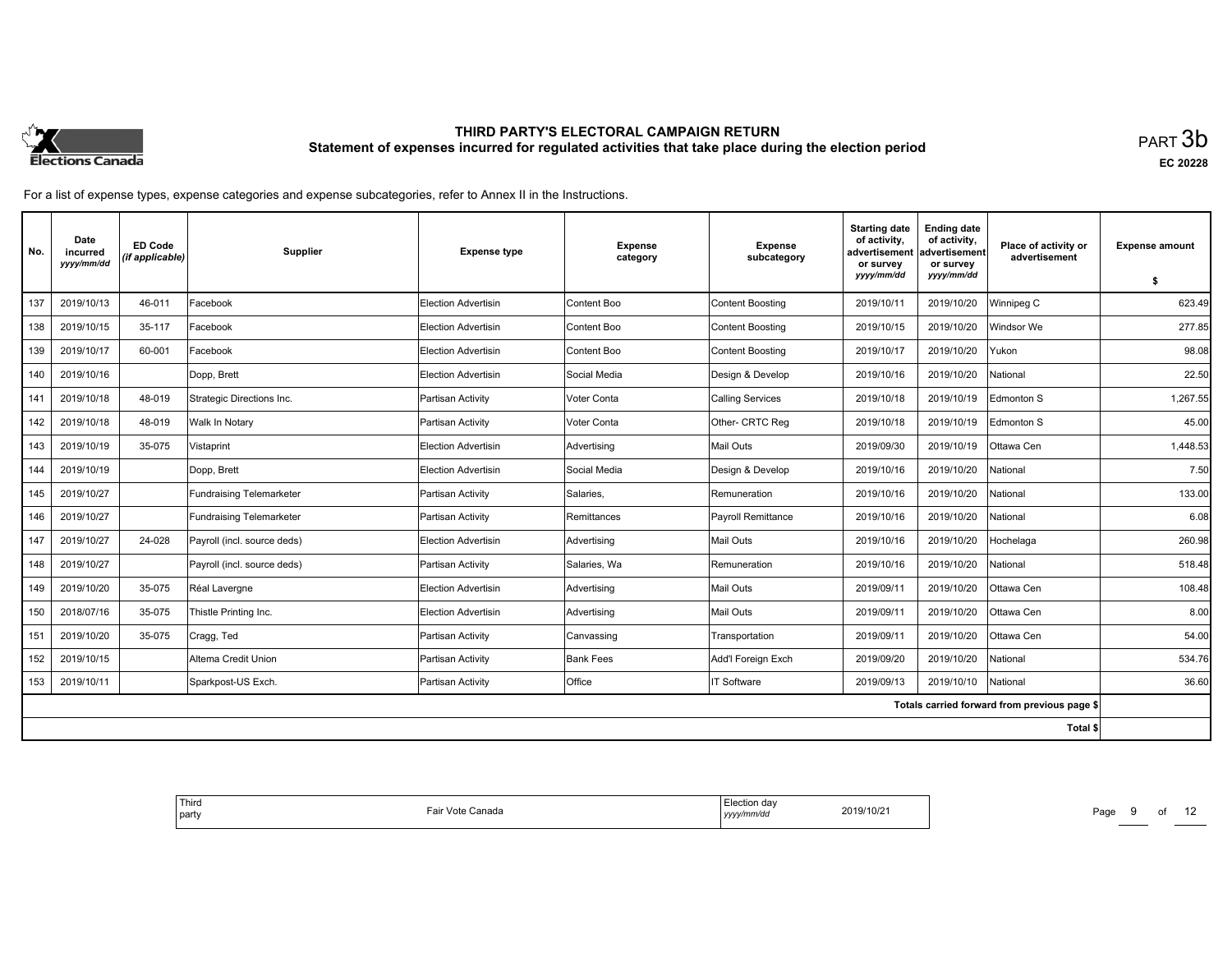

**EC 20228**

| No.                                          | Date<br>incurred<br>yyyy/mm/dd | <b>ED Code</b><br>(if applicable) | <b>Supplier</b>         | <b>Expense type</b>        | <b>Expense</b><br>category | <b>Expense</b><br>subcategory | <b>Starting date</b><br>of activity.<br>advertisement<br>or survey | <b>Ending date</b><br>of activity,<br>advertisement<br>or survey | Place of activity or<br>advertisement | <b>Expense amount</b> |
|----------------------------------------------|--------------------------------|-----------------------------------|-------------------------|----------------------------|----------------------------|-------------------------------|--------------------------------------------------------------------|------------------------------------------------------------------|---------------------------------------|-----------------------|
|                                              |                                |                                   |                         |                            |                            |                               | yyyy/mm/dd                                                         | yyyy/mm/dd                                                       |                                       | \$                    |
| 154                                          | 2019/10/15                     |                                   | New Mode                | Partisan Activity          | <b>Office</b>              | <b>IT Software</b>            | 2019/10/15                                                         | 2019/10/20                                                       | National                              | 35.54                 |
| 155                                          | 2019/10/28                     |                                   | Collabria Visa          | Partisan Activity          | Other                      | Transaction fees-F            | 2019/10/13                                                         | 2019/10/13                                                       | National                              | 3.68                  |
| 156                                          | 2019/10/31                     |                                   | Paymentech              | Partisan Activity          | Other                      | <b>Bank Fees</b>              | 2019/10/01                                                         | 2019/10/21                                                       | National                              | 572.97                |
| 157                                          | 2019/10/31                     |                                   | Paypal                  | Partisan Activity          | Other                      | <b>Transaction fees</b>       | 2019/10/01                                                         | 2019/10/21                                                       | National                              | 133.41                |
| 158                                          | 2019/10/31                     |                                   | Interac                 | Partisan Activity          | Other                      | <b>Transaction fees</b>       | 2019/10/01                                                         | 2019/10/21                                                       | National                              | 17.50                 |
| 159                                          | 2019/10/15                     |                                   | Alterna Credit Union    | Partisan Activity          | Other                      | <b>Transaction fees</b>       | 2019/10/15                                                         | 2019/10/15                                                       | National                              | 15.00                 |
| 160                                          | 2015-FMV                       | $-5$                              | K.H. & A. Printing Inc. | Election Advertisin        | Signs                      | Signs                         | 2019/09/11                                                         | 2019/10/20                                                       | Waterloo R                            | 433.92                |
| 161                                          | 2019/06/01                     | 35-032                            | Vistaprint              | Election Advertisin        | Advertising                | Mail Outs                     | 2019/09/11                                                         | 2019/10/20                                                       | Guelph                                | 97.96                 |
| 162                                          | 2019/06/05                     | $-2$                              | Vistaprint              | <b>Election Advertisin</b> | Advertising                | Mail Outs                     | 2019/09/11                                                         | 2019/10/20                                                       | Winnipeg                              | 67.47                 |
| 163                                          | 2019/07/03                     | 59-028                            | Vistaprint              | <b>Election Advertisin</b> | Advertising                | <b>Mail Outs</b>              | 2019/09/11                                                         | 2019/10/20                                                       | Skeena-Bu                             | 20.19                 |
| 164                                          | 2019/07/03                     | 35-018                            | Vistaprint              | Election Advertisin        | Advertising                | <b>Mail Outs</b>              | 2019/09/11                                                         | 2019/10/20                                                       | Davenport                             | 62.98                 |
| 165                                          | 2019/07/03                     | 35-048                            | Vistaprint              | Election Advertisin        | Advertising                | Mail Outs                     | 2019/09/11                                                         | 2019/10/20                                                       | Lambton-Ke                            | 34.44                 |
| 166                                          | 2019/07/03                     | 59-036                            | Vistaprint              | Election Advertisin        | Advertising                | Mail Outs                     | 2019/09/11                                                         | 2019/10/20                                                       | Van-Gran                              | 74.52                 |
| 167                                          | 2019/07/04                     | 35-078                            | Vistaprint              | Election Advertisin        | Advertising                | <b>Mail Outs</b>              | 2019/09/11                                                         | 2019/10/20                                                       | Ottawa-Va                             | 21.73                 |
| 168                                          | 2019/07/04                     | $-3$                              | Vistaprint              | Election Advertisin        | Advertising                | <b>Mail Outs</b>              | 2019/09/11                                                         | 2019/10/20                                                       | London                                | 80.20                 |
| 169                                          | 2019/07/05                     | 35-063                            | Vistaprint              | <b>Election Advertisin</b> | Advertising                | <b>Mail Outs</b>              | 2019/09/11                                                         | 2019/10/20                                                       | Mississauga                           | 34.44                 |
| 170                                          | 2019/07/16                     | 24-024                            | Vistaprint              | Election Advertisin        | Advertising                | Mail Outs                     | 2019/09/11                                                         | 2019/10/20                                                       | Dorval-Lach                           | 55.61                 |
| Totals carried forward from previous page \$ |                                |                                   |                         |                            |                            |                               |                                                                    |                                                                  |                                       |                       |
|                                              |                                |                                   |                         |                            |                            |                               |                                                                    |                                                                  | Total \$                              |                       |

| .ection<br>.ction dav<br>2019/10/21<br>Canada<br>— nir<br>Vote<br>.<br>ы<br>/v/mm/d<br>,,,, | Third<br>  party |  |
|---------------------------------------------------------------------------------------------|------------------|--|
|---------------------------------------------------------------------------------------------|------------------|--|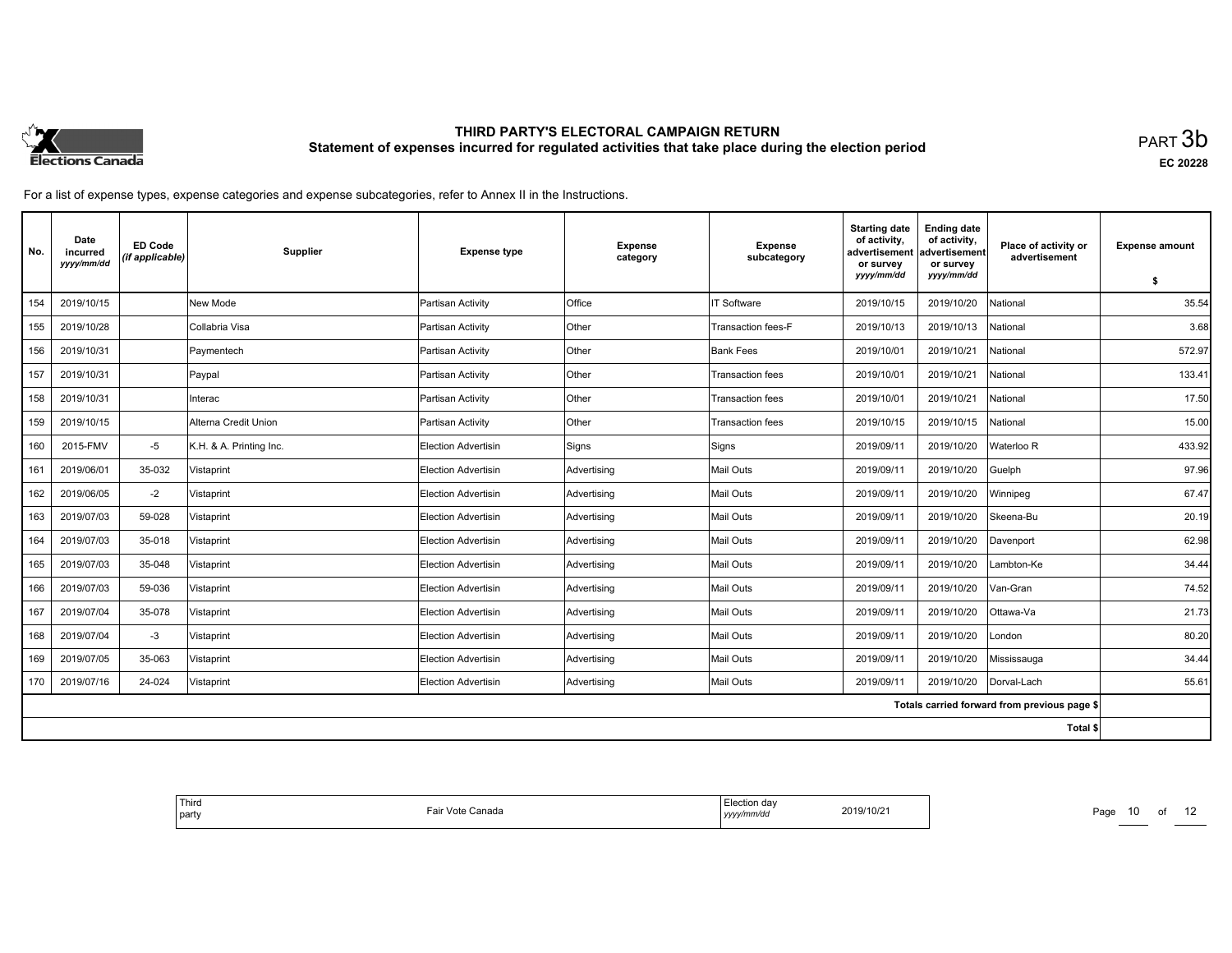

**EC 20228**

For a list of expense types, expense categories and expense subcategories, refer to Annex II in the Instructions.

| No. | Date<br>incurred<br>yyyy/mm/dd | <b>ED Code</b><br>(if applicable) | Supplier   | <b>Expense type</b>        | <b>Expense</b><br>category | <b>Expense</b><br>subcategory | <b>Starting date</b><br>of activity.<br>advertisement<br>or survey | <b>Ending date</b><br>of activity,<br>advertisement<br>or survey | Place of activity or<br>advertisement        | <b>Expense amount</b> |
|-----|--------------------------------|-----------------------------------|------------|----------------------------|----------------------------|-------------------------------|--------------------------------------------------------------------|------------------------------------------------------------------|----------------------------------------------|-----------------------|
|     |                                |                                   |            |                            |                            |                               | yyyy/mm/dd                                                         | yyyy/mm/dd                                                       |                                              | \$                    |
| 171 | 2019/07/15                     | 35-082                            | Vistaprint | Election Advertisin        | Advertising                | Mail Outs                     | 2019/09/11                                                         | 2019/10/20                                                       | Parry Soun                                   | 76.63                 |
| 172 | 2019/07/15                     | 59-021                            | Vistaprint | <b>Election Advertisin</b> | Advertising                | Mail Outs                     | 2019/09/11                                                         | 2019/10/20                                                       | North Vanc                                   | 26.33                 |
| 173 | 2019/07/17                     | $-5$                              | Vistaprint | <b>Election Advertisin</b> | Advertising                | Mail Outs                     | 2019/09/11                                                         | 2019/10/20                                                       | Vancouver                                    | 63.12                 |
| 174 | 2019/07/19                     | 35-044                            | Vistaprint | <b>Election Advertisin</b> | Advertising                | Mail Outs                     | 2019/09/11                                                         | 2019/10/20                                                       | Kingston                                     | 28.34                 |
| 175 | 2019/07/26                     | $-3$                              | Vistaprint | <b>Election Advertisin</b> | Advertising                | Mail Outs                     | 2019/09/11                                                         | 2019/10/20                                                       | Toronto                                      | 85.85                 |
| 176 | 2019/08/12                     | $-4$                              | Vistaprint | <b>Election Advertisin</b> | Advertising                | Mail Outs                     | 2019/09/11                                                         | 2019/10/20                                                       | Ottawa                                       | 89.70                 |
| 177 | 2019/08/23                     | 59-015                            | Vistaprint | <b>Election Advertisin</b> | Advertising                | Mail Outs                     | 2019/09/11                                                         | 2019/10/20                                                       | Kootenay-C                                   | 49.71                 |
| 178 | 2019/09/03                     | 12-005                            | Vistaprint | <b>Election Advertisin</b> | Advertising                | Mail Outs                     | 2019/09/11                                                         | 2019/10/20                                                       | Halifax                                      | 76.50                 |
| 179 | 2019/09/03                     | 35-065                            | Vistaprint | <b>Election Advertisin</b> | Advertising                | Mail Outs                     | 2019/09/11                                                         | 2019/10/20                                                       | Newmarket                                    | 48.48                 |
| 180 | 2019/09/03                     | 35-032                            | Vistaprint | <b>Election Advertisin</b> | Advertising                | Mail Outs                     | 2019/09/11                                                         | 2019/10/20                                                       | Guelph                                       | 75.17                 |
| 181 | 2019/09/04                     | $-5$                              | Vistaprint | <b>Election Advertisin</b> | Advertising                | Mail Outs                     | 2019/09/11                                                         | 2019/10/20                                                       | Waterloo R                                   | 53.51                 |
| 182 | 2019/09/10                     | 24-024                            | Vistaprint | <b>Election Advertisin</b> | Advertising                | Mail Outs                     | 2019/09/11                                                         | 2019/10/20                                                       | Dorval-Lach                                  | 54.45                 |
| 183 | 2019/09/12                     | 59-009                            | Vistaprint | <b>Election Advertisin</b> | Advertising                | Mail Outs                     | 2019/09/11                                                         | 2019/10/20                                                       | Courtenay--                                  | 27.14                 |
| 184 | 2019/09/11                     |                                   | Vistaprint | <b>Election Advertisin</b> | Advertising                | Mail Outs                     | 2019/09/11                                                         | 2019/10/20                                                       | Halifax                                      | 467.73                |
| 185 | 2019/09/11                     |                                   | Vistaprint | <b>Election Advertisin</b> | Advertising                | Mail Outs                     | 2019/09/11                                                         | 2019/10/20                                                       | Van Gran                                     | 455.53                |
| 186 | 2019/09/15                     |                                   | Vistaprint | <b>Election Advertisin</b> | Advertising                | Mail Outs                     | 2019/09/15                                                         | 2019/10/20                                                       | Hochelaga                                    | 467.63                |
| 187 | 2019/09/16                     |                                   | Vistaprint | <b>Election Advertisin</b> | Advertising                | Mail Outs                     | 2019/09/16                                                         | 2019/10/20                                                       | Edmonton-S                                   | 421.81                |
|     |                                |                                   |            |                            |                            |                               |                                                                    |                                                                  | Totals carried forward from previous page \$ |                       |
|     |                                |                                   |            |                            |                            |                               |                                                                    |                                                                  | Total \$                                     |                       |

| Third<br>Election dav<br>2019/10/21<br>∩anada<br>  party<br>yyyy/mm/dd |
|------------------------------------------------------------------------|
|------------------------------------------------------------------------|

Page 11 of 12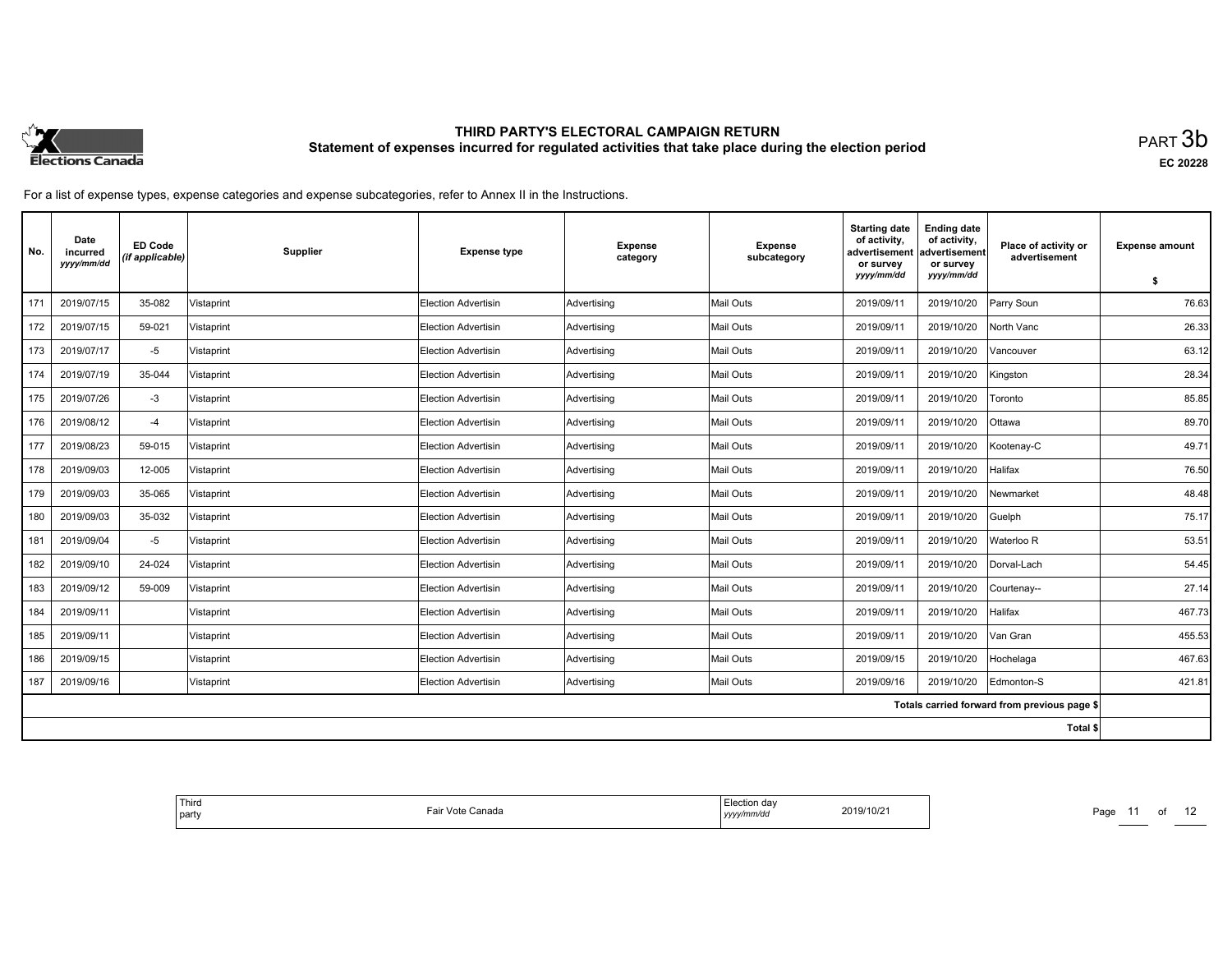

**EC 20228**

of 12

| No.      | Date<br>incurred<br>yyyy/mm/dd | ED Code<br>(if applicable) | Supplier   | <b>Expense type</b> | Expense<br>category | Expense<br>subcategory | Starting date Ending date<br>of activity, of activity,<br>advertisement advertisement<br>or survey<br>yyyy/mm/dd | or survey<br>yyyy/mm/dd | Place of activity or<br>advertisement        | <b>Expense amount</b><br>\$ |
|----------|--------------------------------|----------------------------|------------|---------------------|---------------------|------------------------|------------------------------------------------------------------------------------------------------------------|-------------------------|----------------------------------------------|-----------------------------|
| 188      | 2019/10/03                     |                            | Vistaprint | Election Advertisin | Advertising         | Mail Outs              | 2019/10/03                                                                                                       | 2019/10/20              | Guelph                                       | 838.71                      |
|          |                                |                            |            |                     |                     |                        |                                                                                                                  |                         |                                              |                             |
|          |                                |                            |            |                     |                     |                        |                                                                                                                  |                         |                                              |                             |
|          |                                |                            |            |                     |                     |                        |                                                                                                                  |                         |                                              |                             |
|          |                                |                            |            |                     |                     |                        |                                                                                                                  |                         |                                              |                             |
|          |                                |                            |            |                     |                     |                        |                                                                                                                  |                         |                                              |                             |
|          |                                |                            |            |                     |                     |                        |                                                                                                                  |                         |                                              |                             |
|          |                                |                            |            |                     |                     |                        |                                                                                                                  |                         |                                              |                             |
|          |                                |                            |            |                     |                     |                        |                                                                                                                  |                         |                                              |                             |
|          |                                |                            |            |                     |                     |                        |                                                                                                                  |                         |                                              |                             |
|          |                                |                            |            |                     |                     |                        |                                                                                                                  |                         |                                              |                             |
|          |                                |                            |            |                     |                     |                        |                                                                                                                  |                         |                                              |                             |
|          |                                |                            |            |                     |                     |                        |                                                                                                                  |                         |                                              |                             |
|          |                                |                            |            |                     |                     |                        |                                                                                                                  |                         |                                              |                             |
|          |                                |                            |            |                     |                     |                        |                                                                                                                  |                         |                                              |                             |
|          |                                |                            |            |                     |                     |                        |                                                                                                                  |                         |                                              |                             |
|          |                                |                            |            |                     |                     |                        |                                                                                                                  |                         |                                              |                             |
|          |                                |                            |            |                     |                     |                        |                                                                                                                  |                         | Totals carried forward from previous page \$ |                             |
| Total \$ |                                |                            |            |                     |                     | 109,126.43             |                                                                                                                  |                         |                                              |                             |

| Third<br>  party | ு Vote Canada | ⊡ection da∿<br>vyy/mm/da<br>I УУУ. | 2019/10/21 | Page<br><u> The Communication of the Communication of the Communication of the Communication of the Communication of the Communication of the Communication of the Communication of the Communication of the Communication of the Commun</u> |
|------------------|---------------|------------------------------------|------------|----------------------------------------------------------------------------------------------------------------------------------------------------------------------------------------------------------------------------------------------|
|------------------|---------------|------------------------------------|------------|----------------------------------------------------------------------------------------------------------------------------------------------------------------------------------------------------------------------------------------------|